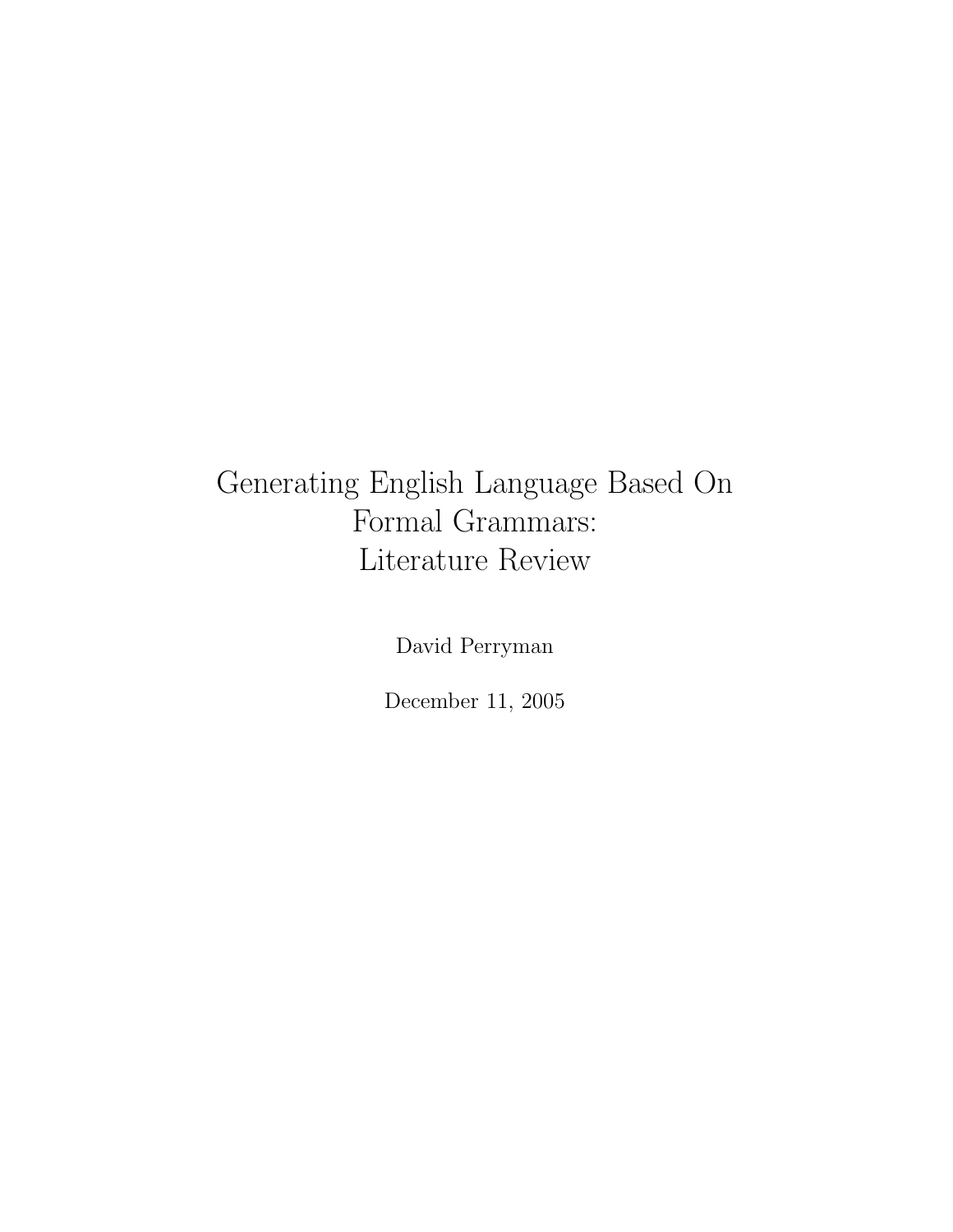# **Contents**

| $\mathbf{1}$              |          | <b>Literature Review</b><br>$\overline{2}$  |  |  |
|---------------------------|----------|---------------------------------------------|--|--|
|                           | 1.1      | $\overline{2}$                              |  |  |
|                           | 1.2      | 3<br>Study of the English Language          |  |  |
|                           |          | 3<br>1.2.1                                  |  |  |
|                           |          | $\overline{4}$<br>1.2.2                     |  |  |
|                           |          | $\overline{7}$<br>1.2.3                     |  |  |
|                           |          | 8<br>1.2.4                                  |  |  |
|                           |          | 8<br>1.2.5                                  |  |  |
|                           | 1.3      | 9                                           |  |  |
|                           |          | 10<br>1.3.1                                 |  |  |
|                           |          | 1.3.2<br>10                                 |  |  |
|                           |          | 1.3.3<br>11                                 |  |  |
|                           |          | 12<br>1.3.4<br>Transformational Grammars    |  |  |
|                           |          | 1.3.5<br>14                                 |  |  |
|                           |          | 1.3.6<br>15<br>The Minimalist Program       |  |  |
|                           |          | 1.3.7<br>16                                 |  |  |
|                           |          | Tree Adjoining Grammar<br>17<br>1.3.8       |  |  |
|                           | 1.4      | 17                                          |  |  |
|                           |          | 18<br>1.4.1                                 |  |  |
|                           |          | Language Analysis Tools<br>19<br>1.4.2      |  |  |
|                           |          | Existing Random Generators<br>1.4.3<br>21   |  |  |
|                           |          | Multiple Sentence Generation<br>23<br>1.4.4 |  |  |
|                           | 1.5      | 25                                          |  |  |
| $\overline{2}$            | Appendix |                                             |  |  |
|                           | $2.1\,$  | 27                                          |  |  |
| <b>Bibliography</b><br>28 |          |                                             |  |  |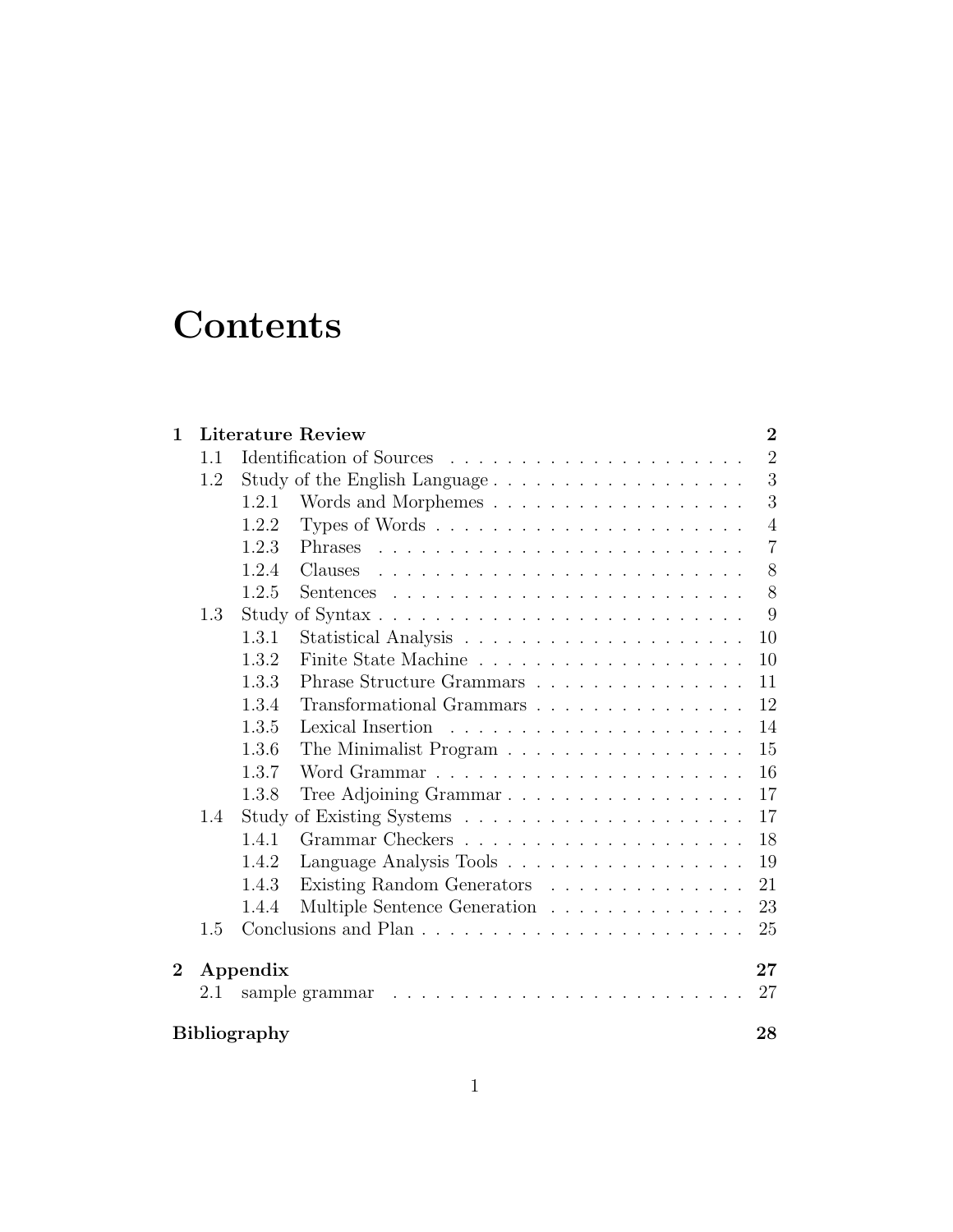# Chapter 1

# Literature Review

## 1.1 Identification of Sources

English language generation requires research into several different areas of theory about the way in which language is constructed, and about the way in which language can be represented using logical structures. These structures can then be represented in a computer, and the language produced.

The first area to research is the study of language from a linguistics viewpoint. When learning English, or indeed any other language, what are the key features that have to be grasped? It is important to understand the fundamental facts about languages before attempting to represent them mathematically. Finding out the different ways that linguists break down a language, will be valuable when trying to represent a language using mathematical structures.

The next area to research are the logical structures that may have the power to represent a language. Which are the most suitable out of the many different mathematical theories about the nature of language? The study of the different types of grammar is essential to the construction of a system to generate language, because grammars describe languages (in the mathematical sense).

It is also important to look at existing systems, which have attempted to perform similar tasks. What approaches have been taken, and how successful have these approaches proved? The analysis of other systems may help to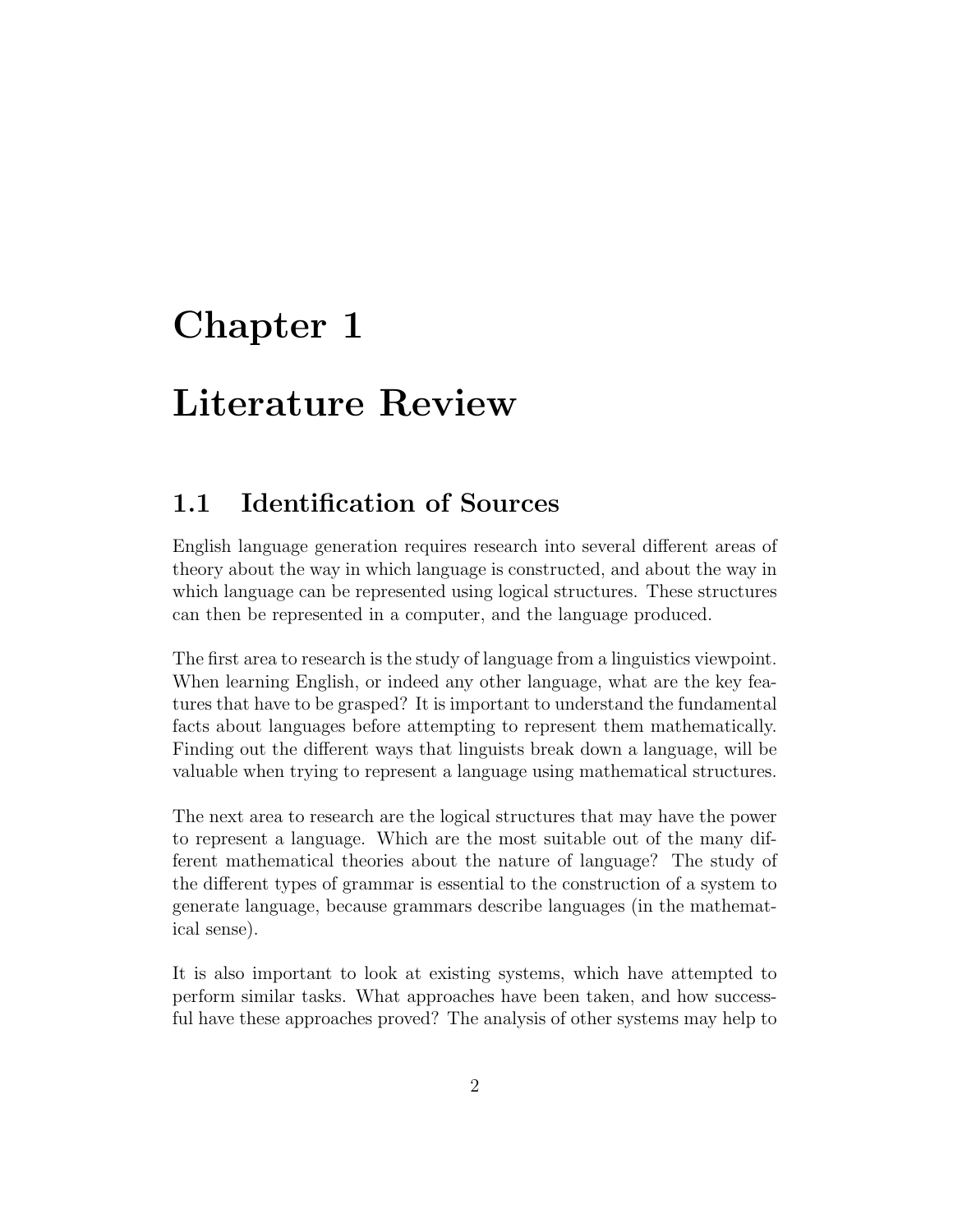clarify the strengths and weaknesses of the mathematics that they are based upon, and therefore show which theories work better when put into an active environment.

## 1.2 Study of the English Language

"Knowing grammar, and 'knowing about' grammar are two different things" Newby [1987]

Most people implicitly know their native language, but actually knowing about how that language is constructed is a different thing, as if the language is automatically acquired, but the brain conceals the complexities of how it is constructed. When studying English, an important fact to establish is that there are many different forms of English, different dialects, accents and styles throughout the world. However all these variations of the language must share a common core of some kind, otherwise communication between people of different regions would be almost impossible. It is this "Standard English" that is to be studied, as it contains the fundamentals of the language.

The building block of any (western) language is its alphabet, the letters that are used to construct all the more complicated structures of the language. These are also called phonemes, the basic sounds of the language. The study of how phonemes are combined into words is outside the scope of this project, but it is significant to acknowledge their existence.

### 1.2.1 Words and Morphemes

Morphemes are combinations of one or more letters, and words are combinations of one or more morphemes.

(1) Play  $(2)$  Play  $+$ s  $(3)$  Play  $+i$ ng  $(4)$  Play +ful +ly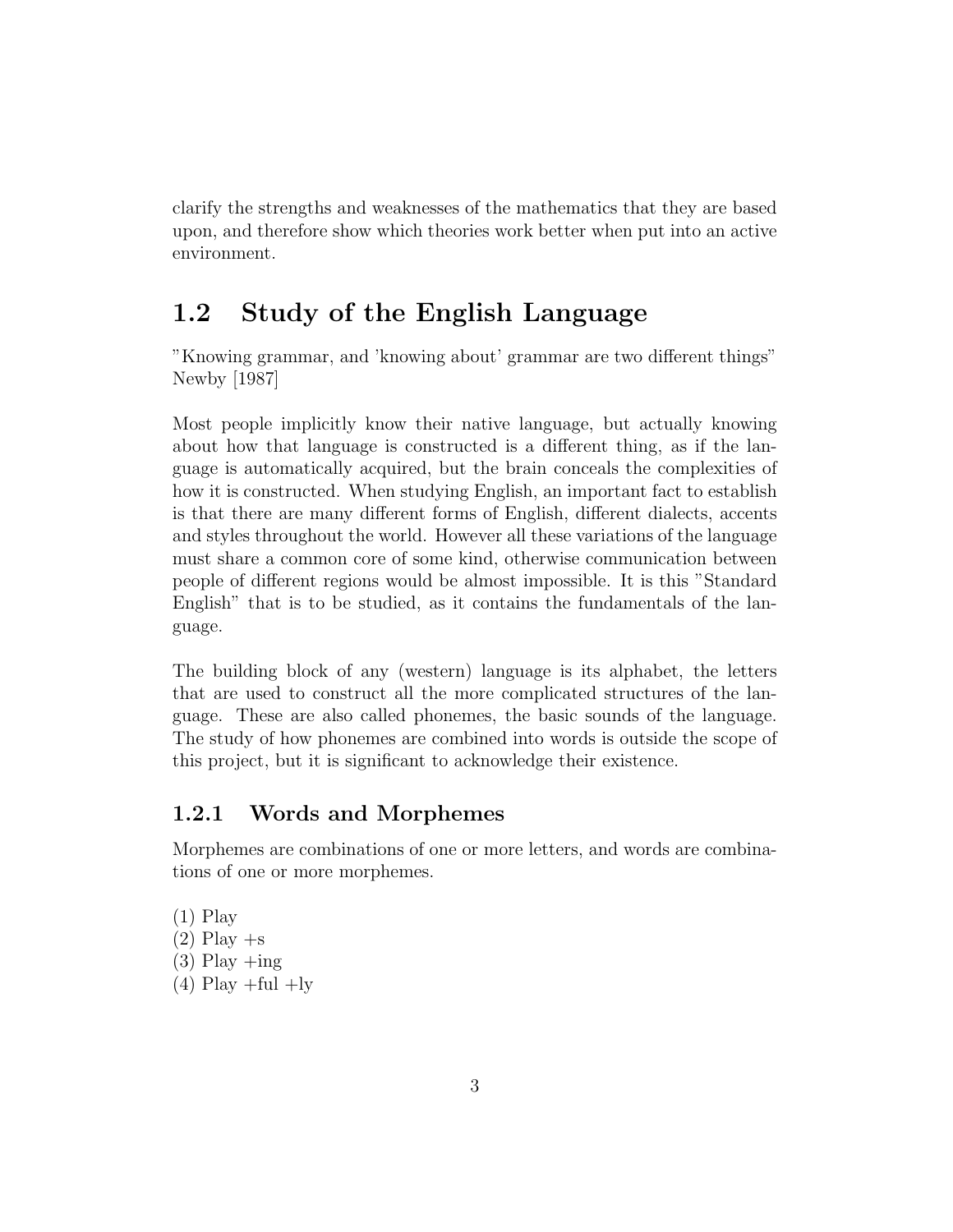In these examples play is a morpheme, but also a word, play is therefore free morpheme (as opposed to a bound morpheme), as it can exist alone. In (2) an 's' is added to the end of play to get plays, the application of this morpheme to play, changes it from the verb infinitive to the 3rd person singular form. Adding the morpheme 'ing' in (3) changes the verb to the imperfect form, and in (4), two morphemes are applied, and the result is an adverb, changing the type of word entirely.

Morphology is clearly an important part of the study of language, as it can change the meaning, and tense of words. Even if the correct words are in a sentence, in the correct order, if the wrong morphemes are applied to words, then the sentence will not be grammatically correct. However there are some clear rules that can be applied to words in order to alter them in the desired manner, but there are many different irregularities in the English language, so they will have to be handled carefully.

### 1.2.2 Types of Words

There are 10 different types of words as identified in Newby [1987]:

Nouns, Verbs, Adjectives, Adverbs, Articles, Determiners, Pronouns, Prepositions, Conjunctions, Interjections.

All of these words must be considered when constructing a sentence, but the most important words are the verbs and nouns. The actions within a sentence, and the objects that the actions are being performed upon. These elements form the underlying structure of the sentence, and a lot of other words fall into place once the verbs and nouns are identified.

#### Verbs & Auxiliaries

There are four main forms of English verbs as identified by Zandvoort [1975]:

- a) The stem infinitive
- b) The stem +ing imperfect
- c) The stem +sibilant (usually 's') 3rd person singular
- d) The stem +dental (usually 'ed') past tense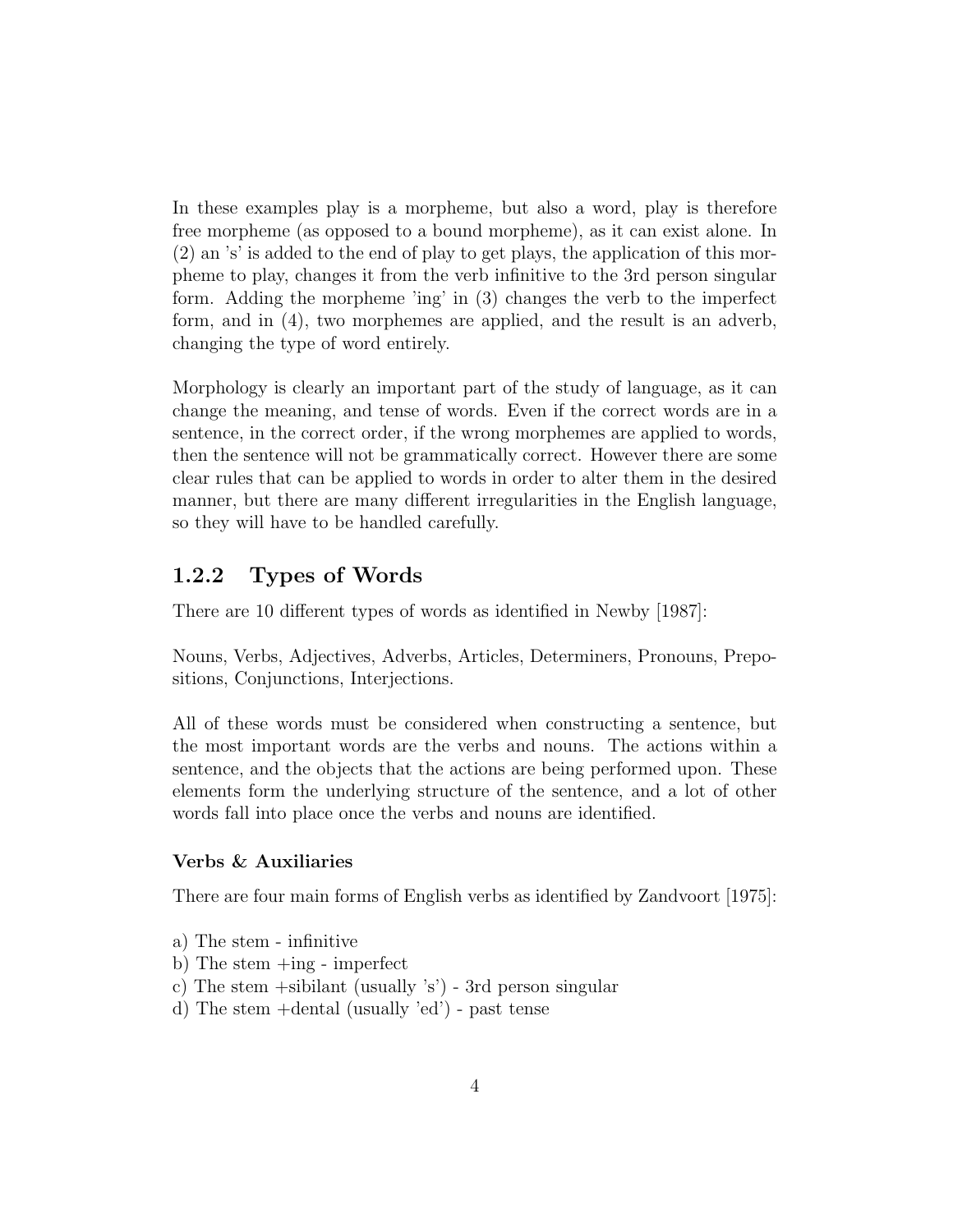Most verbs in English have these different forms; there are some that are irregular, these will have to be handled explicitly. As well as these regular type of verbs, there is also a class of verbs which are referred to as auxiliary verbs. These are used to change the mood, or the tense of other verbs in the same sentence Zandvoort [1975]. The set of auxiliary verbs can also be broken down further, in Lasnik [2000] a list of 'modal' auxiliaries is given:

may,might,will,would,can.could,must,shall,should

The verbs "to have", and "to be", are treated as special cases, as they can appear in addition to any modal auxiliary in a sentence. As can be seen from the examples (5-8) up to 3 auxiliary verbs can be in a sentence at any one time.

(5) He slept (6) He might sleep (7) He might have slept (8) He might have been sleeping

The order of these auxiliaries is fixed to "modal-have-be" Lasnik [2000], but any one of them can be removed, and the sentence is still valid. It is important to see that the addition of the auxiliary verbs within the sentences changes the form of the verb that they are affecting. This change will be discussed further later.

#### Nouns & Pronouns

There are two different types of noun, common nouns, and proper nouns Bach [1974]. Common nouns require that a determiner, or article, be placed before them; to make any sense, and proper nouns can be used alone.

(9) The monkey (10) Some monkeys (11) Fred

In these examples, monkey is a common noun; it is not valid to say, "Monkey climbed the tree". However Fred is a proper noun; it is valid to say, "Fred climbed the tree". This is a relatively trivial problem to solve when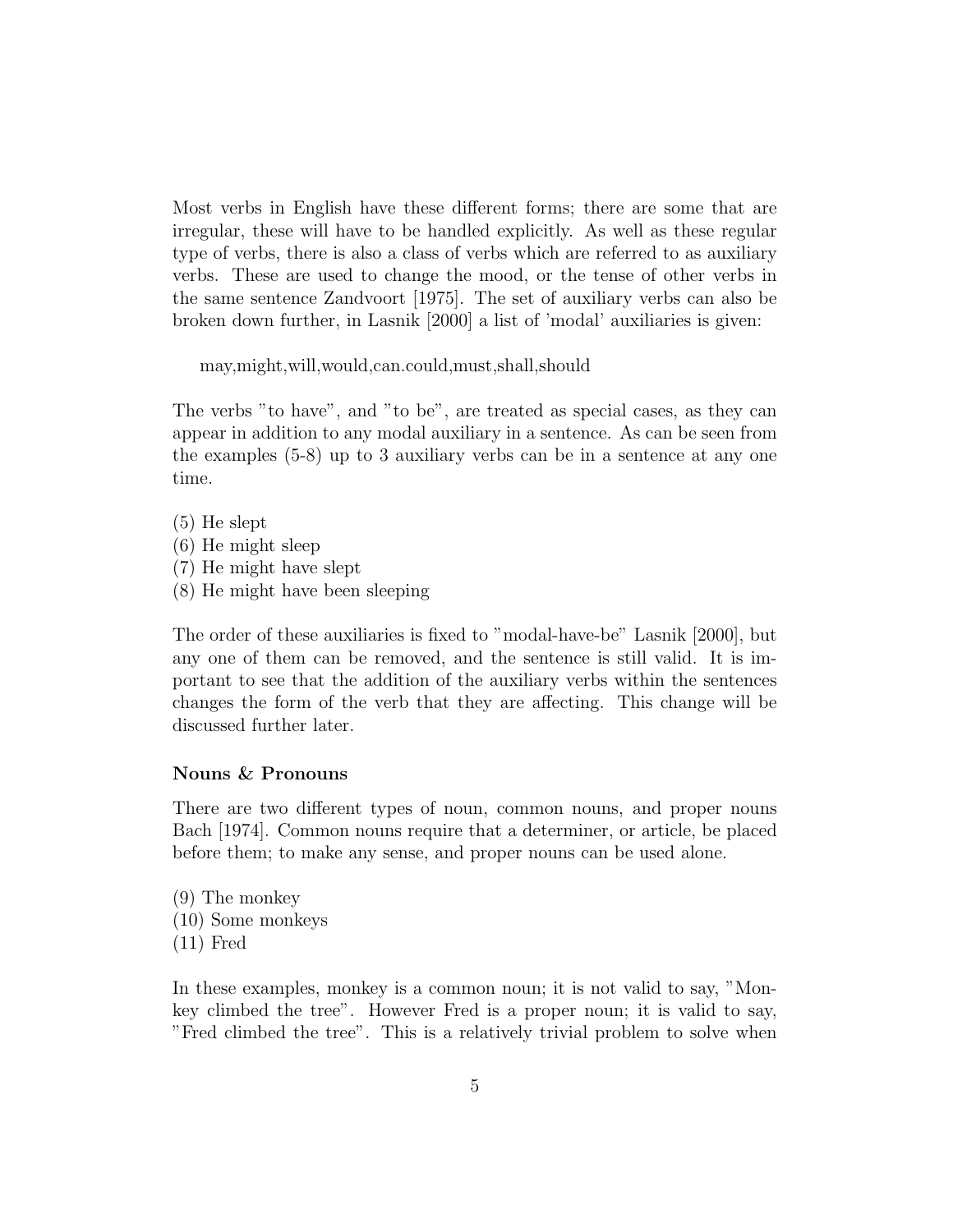generating the language, but it does add complexity to the eventual grammar.

Pronouns, as identified by Zandvoort [1975] have three different forms, first person (I), second person (you, they), and third person (he, she, it). Pronouns are used in place of nouns, when talking about an object that is already defined. When using a pronoun, the Although the sentence would be valid, unless it is clear who is being referred to, then using a pronoun would cause ambiguity and the sentence would not make sense.

#### Adjectives & Adverbs

Adjectives are words, which are usually used to describe a common noun that follows them. Adjectives are inserted between the article and the noun and, as shown by the examples 12-14, any number of adverbs can be used at the same time; there is theoretically no limit. However sentences become unreadable if too many are used.

(12) The red bus (13) The bright red bus (14) The big bright red bus

It is possible to produce some bizarre sentences if random insertion of adjectives is applied, because the adjectives are closely related to the noun they are describing. When adding adjectives into a sentence it will be necessary to ensure that they are linked to the object that they are describing in some way.

Adverbs are similar to adjectives, usually formed by adding the morpheme 'ly' to the end Aarts [1998] of an adjective.

"Adverbs are used to modify a verb, an adjective, or another adverb" Aarts [1998]

Adverbs usually apply to verbs, and therefore when choosing which adverbs to insert, it is important that they relate to the verb correctly, otherwise the sentence will not make any sense.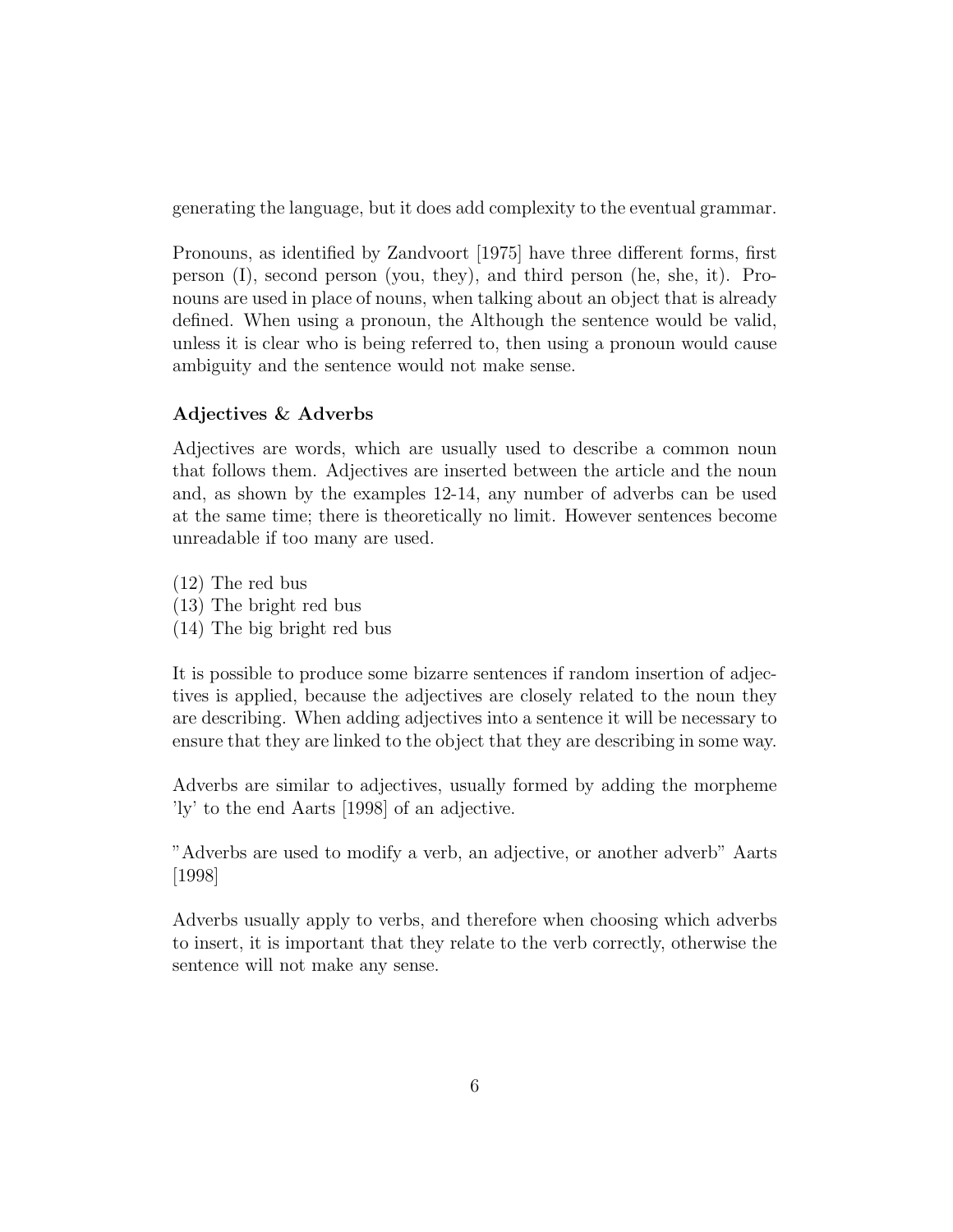| Phrase Type          | Head               | Example                 |
|----------------------|--------------------|-------------------------|
| Noun Phrase          | Noun               | the children in class 5 |
| Verb Phrase          | Verb               | play the piano          |
| Adjective Phrase     | Adjective          | delighted to meet you   |
| Adverb Phrase        | Adverb             | very quickly            |
| Prepositional Phrase | Preposition<br>221 | in the garden           |

table 2.3.1 Aarts [1998]

#### Remaining word types

The remaining types of word that have not been discussed are prepositions, conjunctions and interjections. Prepositions are words that fit in-between the verb and the noun in a sentence like to/out/on Zandvoort [1975]. These words are linked to the verb that precedes them, and only prepositions that agree with the verb can be used in a sentence. Interjections are words like oh/ah, which can occur in many different places, they are not very important to this project, as they do not form part of the structure of a sentence. Conjunctions are words like and/but, and can be used to join different parts of a sentence together these will be discussed later.

#### 1.2.3 Phrases

Phrases are elementary collections of words; there are several different types of phrase, based around the different word types:

Noun phrase, Verb phrase, Adjective Phrase, Adverb Phrase, Prepositional Phrase Zandvoort [1975]

Each of the phrases has a "head" word (apart from a prepositional phrase), which is the main word in the phrase, and the rest of the phrase is based around that word. An elementary noun phrase consists of just the noun, with article, and optional adjectives. An elementary verb phrase consists of the verb, any auxiliary verbs, and possibly a noun phrase, or prepositional phrase that follows it. Table 2.3.1 shows these different types of phrases, and gives examples of them.

The structure of phrases can be quite complicated, and one of the aims of this project is to produce a grammar, which can adequately define this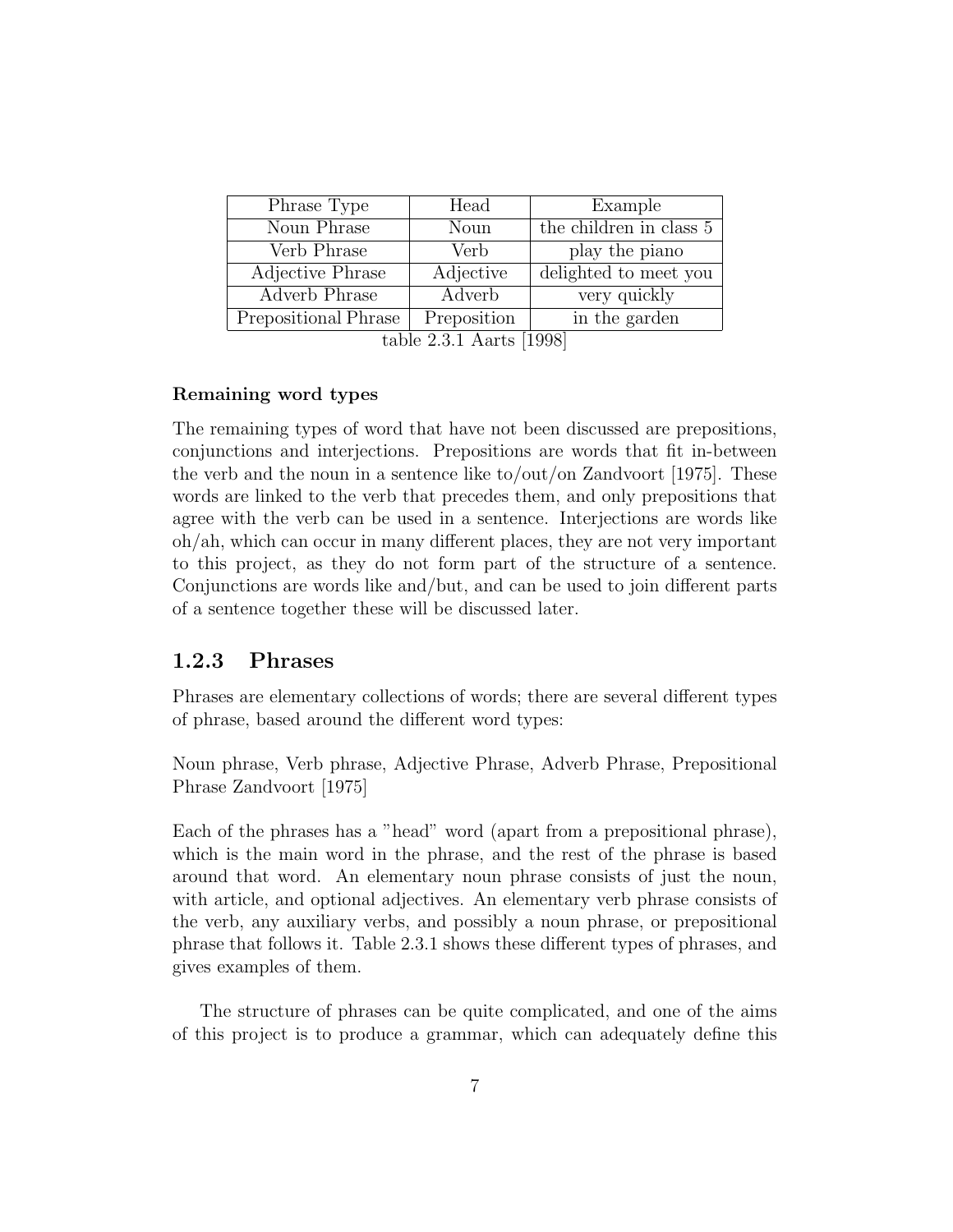structure.

#### 1.2.4 Clauses

Clauses are formed from one or more phrases, and form more complex statements. A clause must contain a verb phrase. The other elements of a clause are outlined in Newby [1987] as:

Subject - Noun Phrase Verb - Verb Phrase Direct Object - Noun Phrase Indirect Object - Noun Phrase Subject Compliment - Noun Phrase / Adjective Phrase Object Compliment - Noun Phrase / Adjective Phrase Adverbial - Adverb Phrase / Prepositional Phrase

The verb phrase is extensive (which means the subject does something to the object) or intensive (which means that the subject is the same entity as the object). Some verbs are intransitive, which means that there is no object in the clause. The Subject and Object compliments are phrases, which are related to the subject and object respectively, and inform the user about what, or who the entity. The adverbial phrase is an additional phrase usually giving extra information about when or where the clause is taking place.

#### 1.2.5 Sentences

Sentences are formed from collections of clauses, there are two main ways in which sentences can be formed, using co-ordination, and using subordination Traugott [1972]. Co-ordination of clauses is joining two sentences together using a conjunctive word, such as and/but/however. This is a very simple way of forming a more complicated sentence from two clauses, but the clauses have to be linked in some way (semantically), or the conjunction between them will not make sense. When using conjunction it is possible to use pronouns in the second clause, because usually the subject of the sentence will be defined within the first clause.

The other way to form sentences is by subordination of clauses; this is where another clause takes the place of the noun phrases, or adverbial, within a clause. It is possible to make many different, and complicated sentences in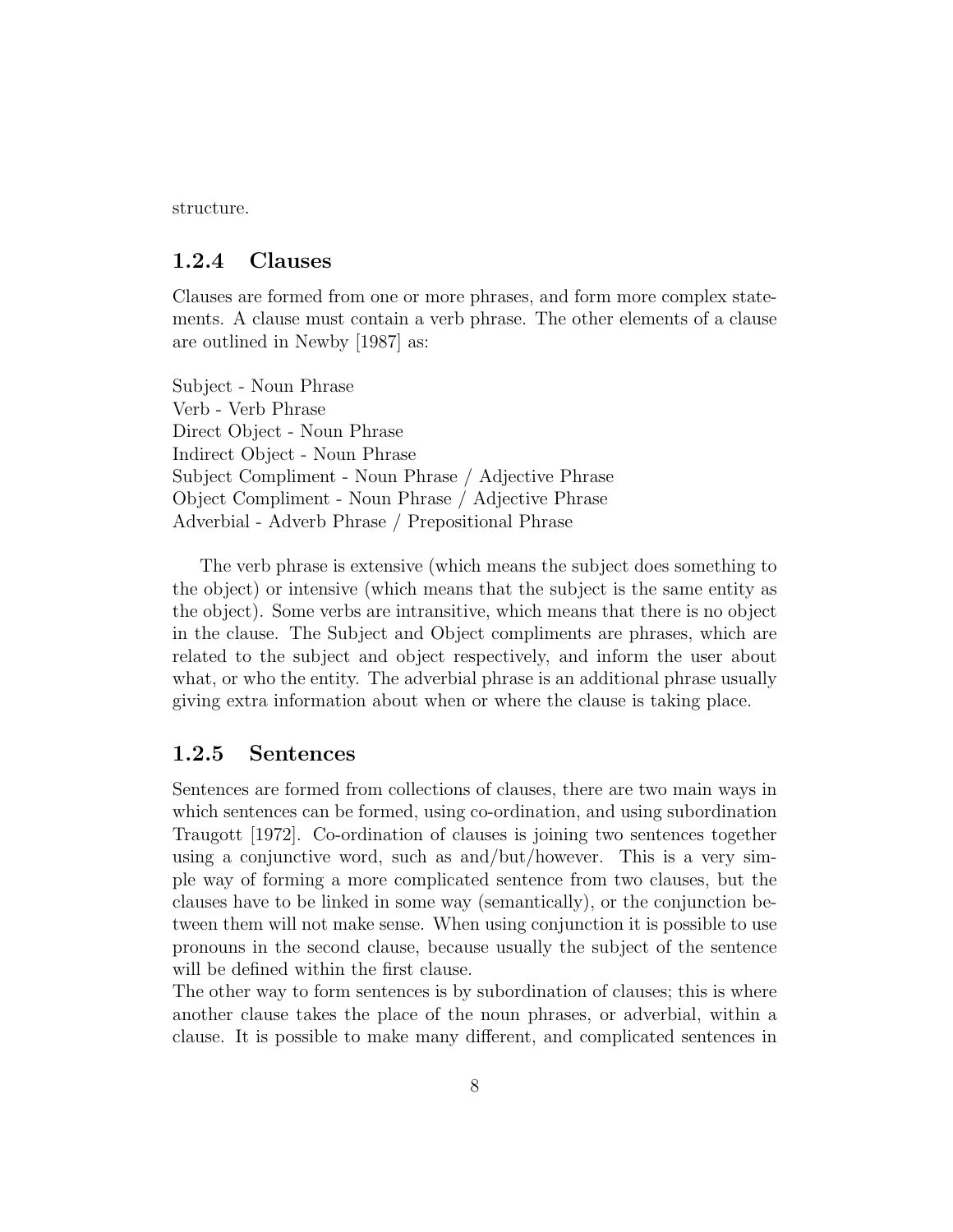this manner.

There are four main types of sentences that are identified in Newby [1987]:

Statements, Commands, Exclamations, Questions

Statements are used to convey information of some kind; they state facts. They are the most common type of sentence, and therefore will be the focus of study for most of this project. Commands are used to tell someone what to do, and typically start with the verb, exclamations are usually said by a person, and are not necessarily very well formed. The Question, or interrogative class of sentences are quite an important class of sentences, there are four different kinds of interrogative sentences according to Aarts [1998]:

Yes/no, Alternative, Wh-, Tag Questions

Yes/no questions require a response of yes or no, they are formed by switching the noun and verb at the front of the sentence:

- (15) This is your book
- (16) Is this your book?
- (17) Is this your book, or hers?
- (18) This is your book, isn't it?

This is a very simple way of creating a question from a statement style of sentence. Alternative questions, give a list of options for the answer (17). Wh- style questions are sentences that start with what/when/why/whereTag questions are questions formed by adding a tag to the end of a statement, which questions its validity, therefore making the whole sentence a question (18).

### 1.3 Study of Syntax

"Syntax is the study of the principals and processes by which sentences are constructed in particular languages" Chomsky [1957]

Syntax is a very broad topic, it covers all possible studies into the gram-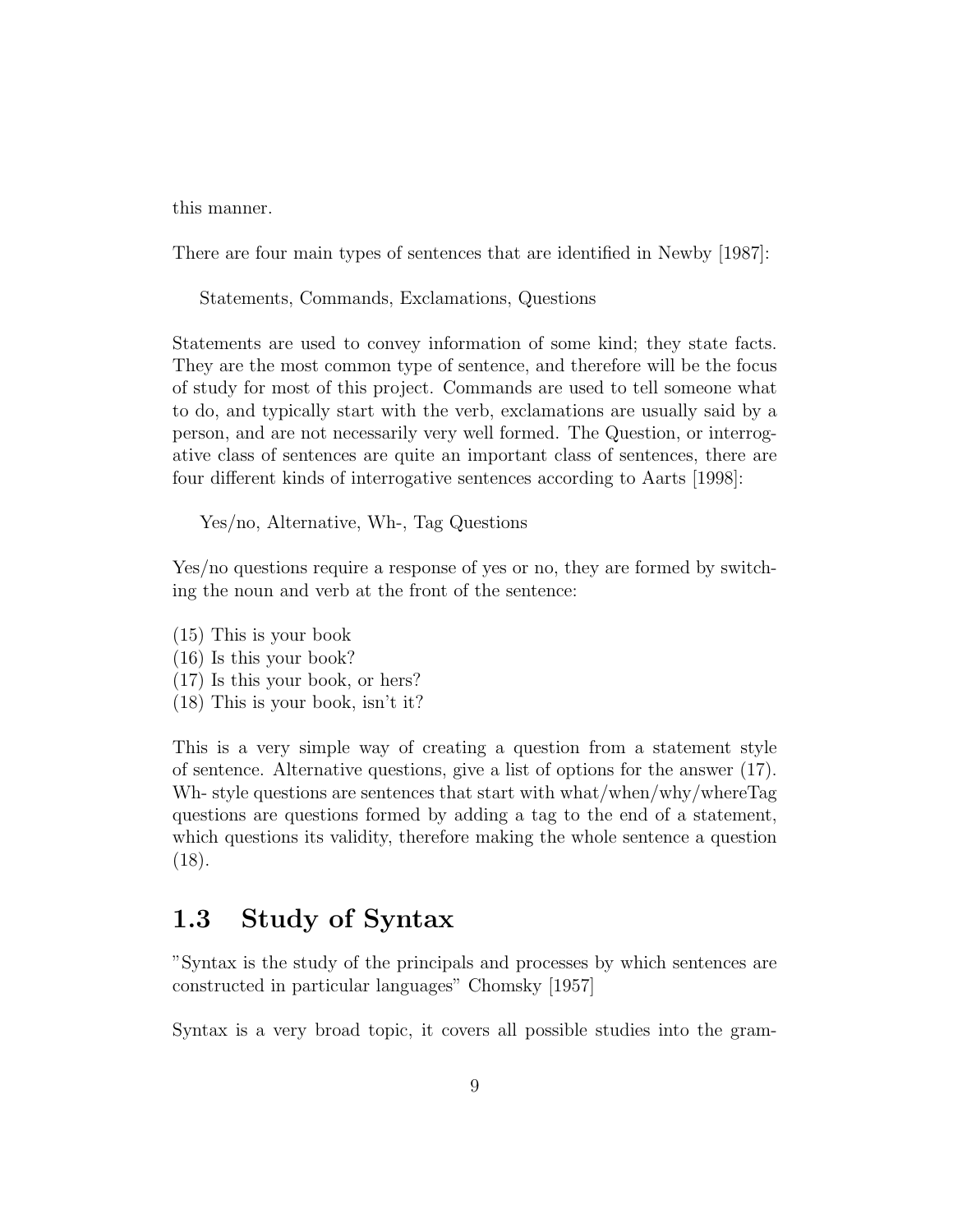mars of languages. This includes looking for grammars to languages outside of linguistics, to explain other phenomena, which may have an underlying mathematical structure. This study attempts to find a formal method to define a set of sentences that are in a language, and therefore to exclude, or reject, the sentences that are not in that language.

#### 1.3.1 Statistical Analysis

One plausible approach to solving this problem is statistical analysis; that is calculating the probability of each word appearing in a sentence, and working out what chance a word has of following another word. This kind of approach is outlined in Harris [1982], where a language is defined as a set of sentences, and each word in the language has a chance of appearing in each sentence. Some words may have zero chance of appearing in a sentence if other words are already present, and some words may have a 100% chance of appearing next in a sentence if another word is there. To construct such a system would require gathering information about the valid sentences of a language, and then performing some analysis of those sentences to calculate the statistics of the system. However this approach is dismissed in Chomsky [1957], using the following examples:

- (19) Colourless green ideas sleep furiously
- (20) Furiously sleep ideas green colourless

It is argued that because English is an infinite language, it is impossible to analyse every possible sentence, and that therefore the chance of generating a sentence like (19) is the same as (20). All of the words are the same, but (19) is grammatically correct, and in some far-fetched reality could be a sentence. In Chomsky [1957] it is argued that a statistical approach replaces the very slim chance of (19) with zero chance, which is incorrect (excluding a sentence that is valid), therefore invalidating the approach.

#### 1.3.2 Finite State Machine

Another approach to producing sentences is to use a finite state machine, where words are produced as the machine moves from one state to the next. The machine would have a starting state, and one or more end states. Languages that are generated by finite state machines are called finite state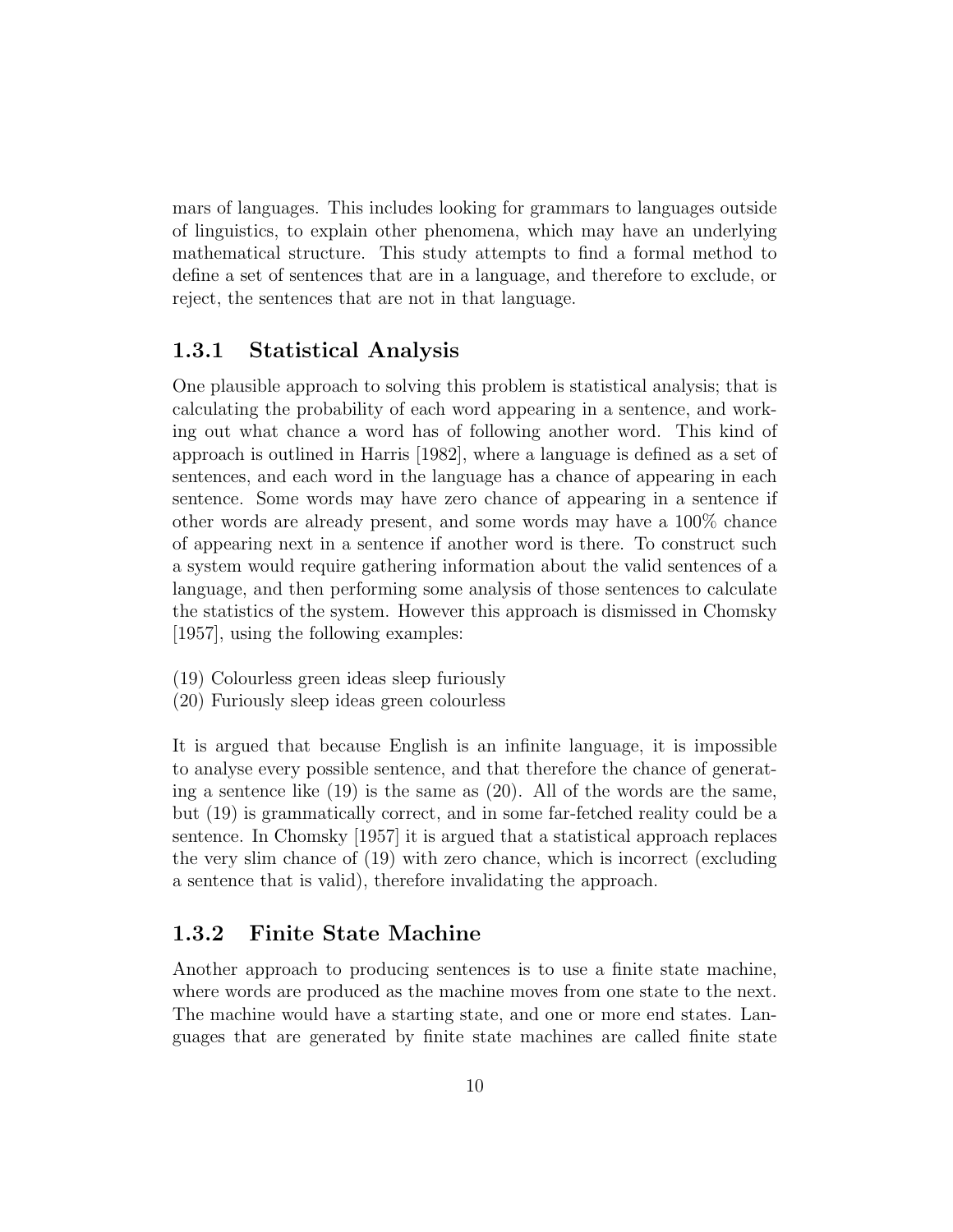languages, and can be enhanced by adding a probability of following each path of the machine, this creates a "finite state Markov process".

However this approach is also excluded from being powerful enough to produce complicated languages in Chomsky [1957] because it can't handle applying more than 1 rule at any one instance. Therefore it is not powerful enough to describe natural languages.

An extension to the finite state machine method for language processing is the augmented transition network. In this approach, additional tests and checks are performed before progressing from one node to another. This greatly increases the power of the model, and is useful for parsing text, and recognising grammatical correctness. However it also lacks the ability to apply multiple rules at the same time, and does not allow for transformations upon the produced text, because there is no parse tree generated.

#### 1.3.3 Phrase Structure Grammars

A phrase structure grammar, also known as a context free (CF) grammar, is defined in Gross [1970] by:

- 1) A finite terminal vocabulary
- 2) A finite auxiliary vocabulary
- 3) An axiom (start symbol in the auxiliary vocabulary)

4) A finite number of rules from the auxiliary set to the auxiliary + terminal set

A phrase structure grammar is defined by having a set of symbols (in the case of a natural language these are mainly the words), and one of these symbols is the start symbol. The provided rules are applied, one at a time, transforming the start symbol into different sets of the symbols. The rules are applied until it is not possible to apply any more rules (when all the symbols that are remaining are terminal symbols).

Phrase structure grammars are very powerful, and capable of producing many different derivations, depending on the set of rules provided. It is helpful to be able to display derivations in a tree format, so that it is clear how the result was achieved.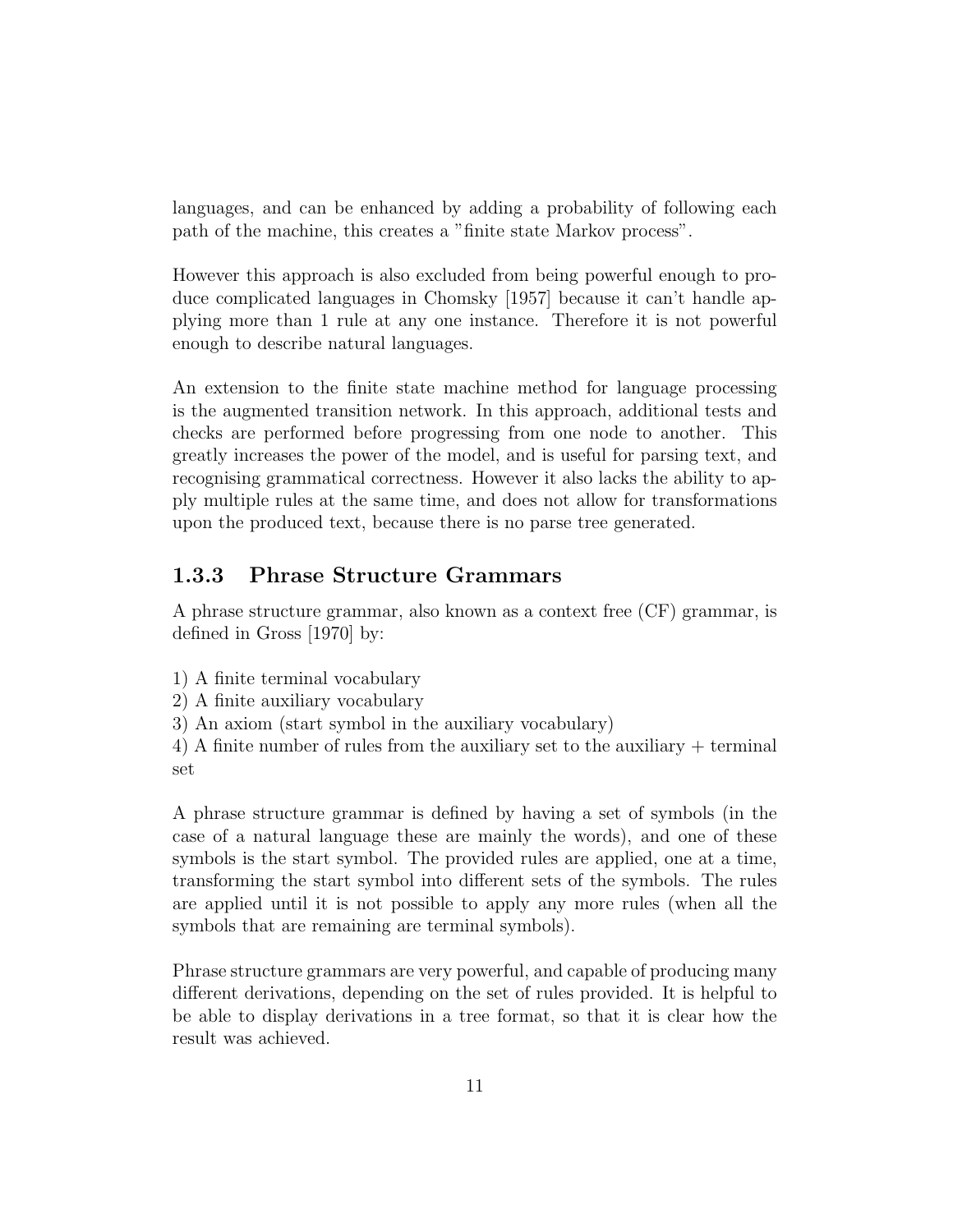

Figure 1.3.0 Example output from a phrase structure grammar

Although very powerful, CF grammars are also limited, because they are unable to handle linked structures. The best demonstration of this is returning to the morphology of auxiliary verbs. In Lasnik [2000] it is shown that "to have" and "+en" enter the sentence together, but the  $+e$ n (which is a past morpheme) is attached to the next verb in the sentence (after the auxikiary). Furthermore when adding the verb "to be" into sentence, the morpheme "+ing" enters as well, attached to the verb that follows "to be".

"This represents a "cross-serial dependency". Phrase Structure rules can't in general deal with these dependencies." Lasnik [2000]

If phrase structure grammars can't deal with cross serial dependencies, then a different device is needed to produce such features as can be observed in the auxiliary verbs.

### 1.3.4 Transformational Grammars

A transformational grammar is a phrase structure grammar, with another set of rules that are applied to the terminal string that is produced. These new rules (called transformations) alter the tree that is produced by the phrase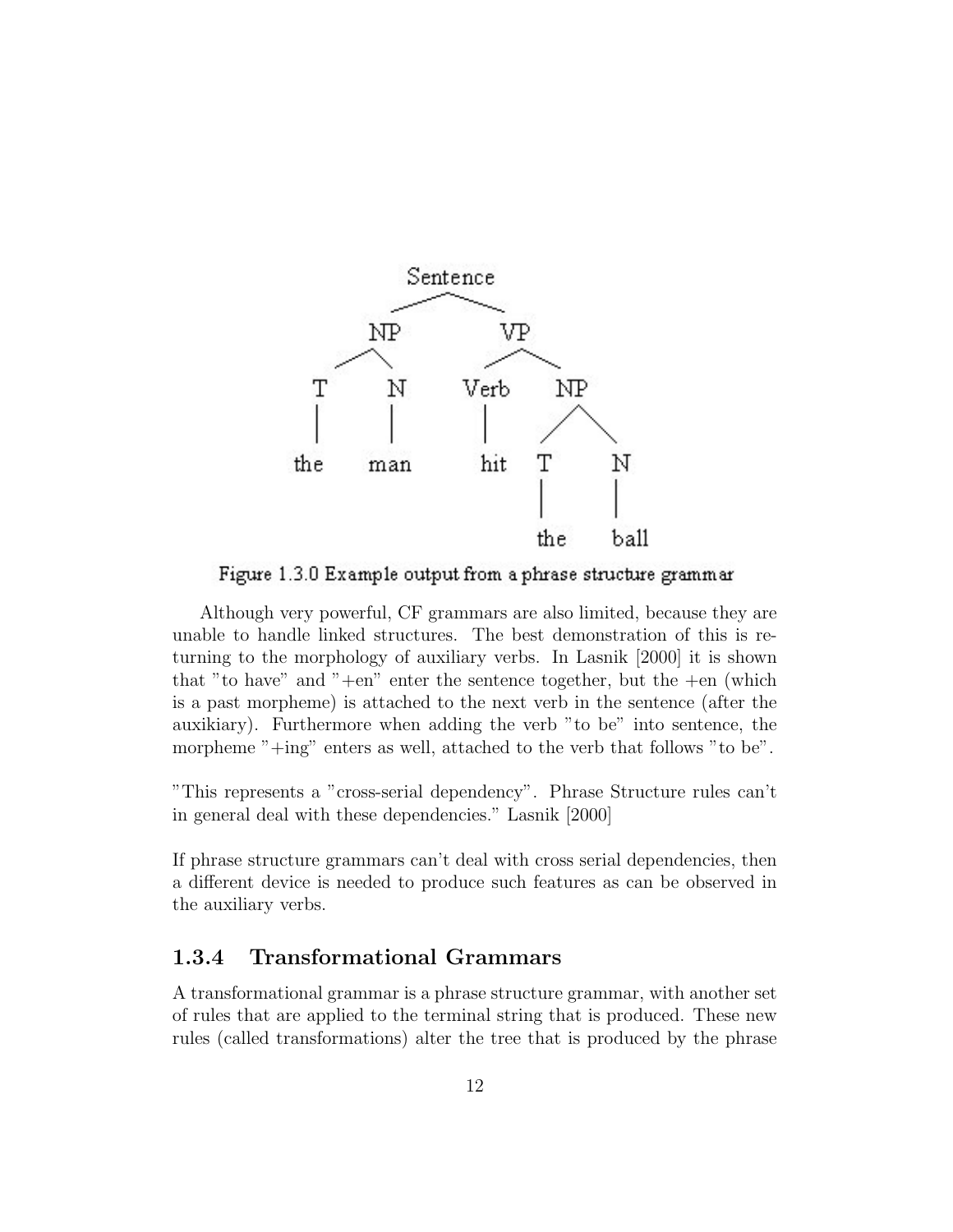grammar, and create new derivations from it. This is a powerful concept because it allows the cross dependencies to be produced by re-arranging the tree after the sentence has been produced Lasnik [2000]. Transformational grammars also allow the phrase grammar to become less complicated, because some of the rules that would have been in the production rules of the phrase grammar can be represented more easily as transformations.

- (21) The dog is barking
- (22) The dog barked

Examples 21-22 are a demonstration of a change that can be made when using a transformational grammar instead of a phrase structure grammar. In a phrase structure grammar, both these sentences would be different representations, and be produced by a slightly different set of production rules. However in a transformational grammar both these sentences can be produced from the same underlying phrase structure representation. If 21 was generated by the phrase structure, then a transformation could be defined to change the tense of the statement, and generate 22. These ideas are outlined in Chomsky [1957].

However these sentences seem linked more fundamentally than just being transformations of the same phrase grammar, they are both part of a family of sentences that contain the concept of a dog, and it barking. The underlying structure to the sentences is referred to as the "deep structure", it relates to the meaning of the sentence, and although it is unpronounceable it is theoretically there Fowler [1971]. There is a relationship between the deep structure and the semantics of the produced sentence Bach [1974], however it is difficult to capture, and not part of this project. The final output of the transformational grammar is the "surface structure", this is the pronounceable part of the sentence, and the aim of the production, but it contains both semantic and syntactic content, not pure semantics.

A transformational rule contains a structural analysis, and a structural change. To be able alter the structure of a production of the phrase grammar, some structural analysis must be performed on the tree that is produced. This is a pattern matching exercise, as outlined by Lasnik [2000].

(23) SA: X - en - V - Y SC: X1 - X3 - X2 # - X4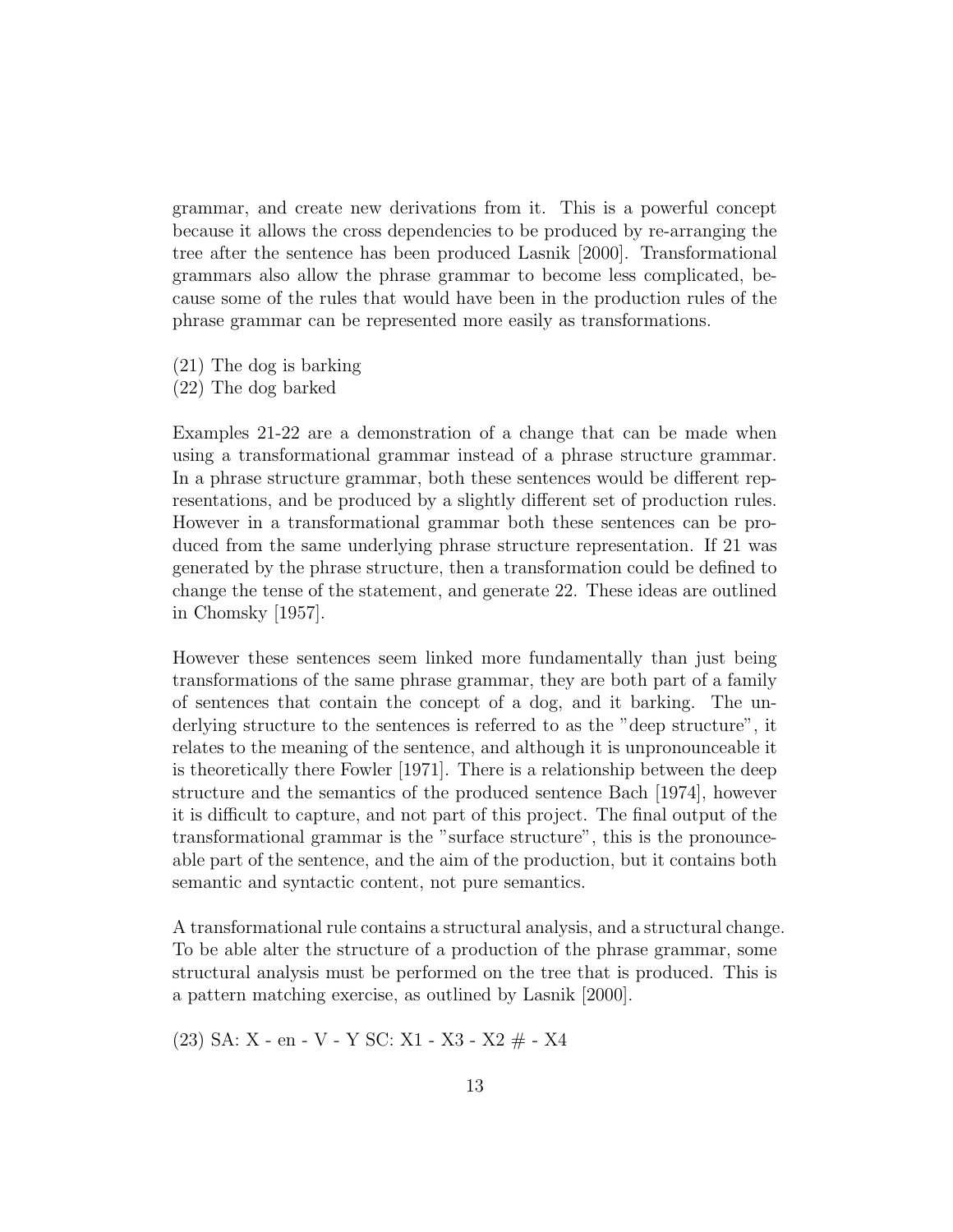The example 22 is a transformational rule which moves an 'en' to the other side of a verb, and then binds it. The program has to look for the pattern  $X - en - V - Y$ , where X and Y are any term, en is the morpheme en (which would be added with the 'to have' auxiliary) and V, which is a verb. Once this pattern has been found, the 2nd and 3rd nodes are switched, and a word boundary placed after the 3rd node. This binds the 'en' morpheme to the verb.

There are four elementary operations that a transformation can perform on the tree of a phrase structure grammar, which are combined to form more complicated operations. While performing these changes, the transformation should try to preserve as much of the structural information as possible, so that as much can be known about the phrase structure derivation as possible. The four rules, as given by Lasnik [2000], are:

- a) Adjunction of one term to another (left or right)
- b) Deletion of a term, or sequence of terms
- c) Adjunction of new material (that wasn't in the structure before)
- d) Permutation (changing the order of two items)

Using these four alterations it is possible to do numerous amounts of transformations, some of which are outlined in Chomsky [1957]. Some transformations are obligatory (the rule must be applied if the structural analysis is met), and some are optional. The fact that it is necessary to alter the tree to produce the final sentence means that any program designed to use a transformational grammar will have to construct a tree structure (created by the phrase structure grammar), which can be passed to the transformational rules, and manipulated to form the new sentences.

#### 1.3.5 Lexical Insertion

When building up the phrase structure a lot of work has to be done that is based upon the verb that is being used. Because some verbs are transitive, and others intransitive, it means that some verbs require a noun to follow (be the object in the sentence) and others explicitly do not allow a noun following. Furthermore the nouns that are chosen to occupy the subject, and object have to be of the correct type for the sentence to make sense Thomas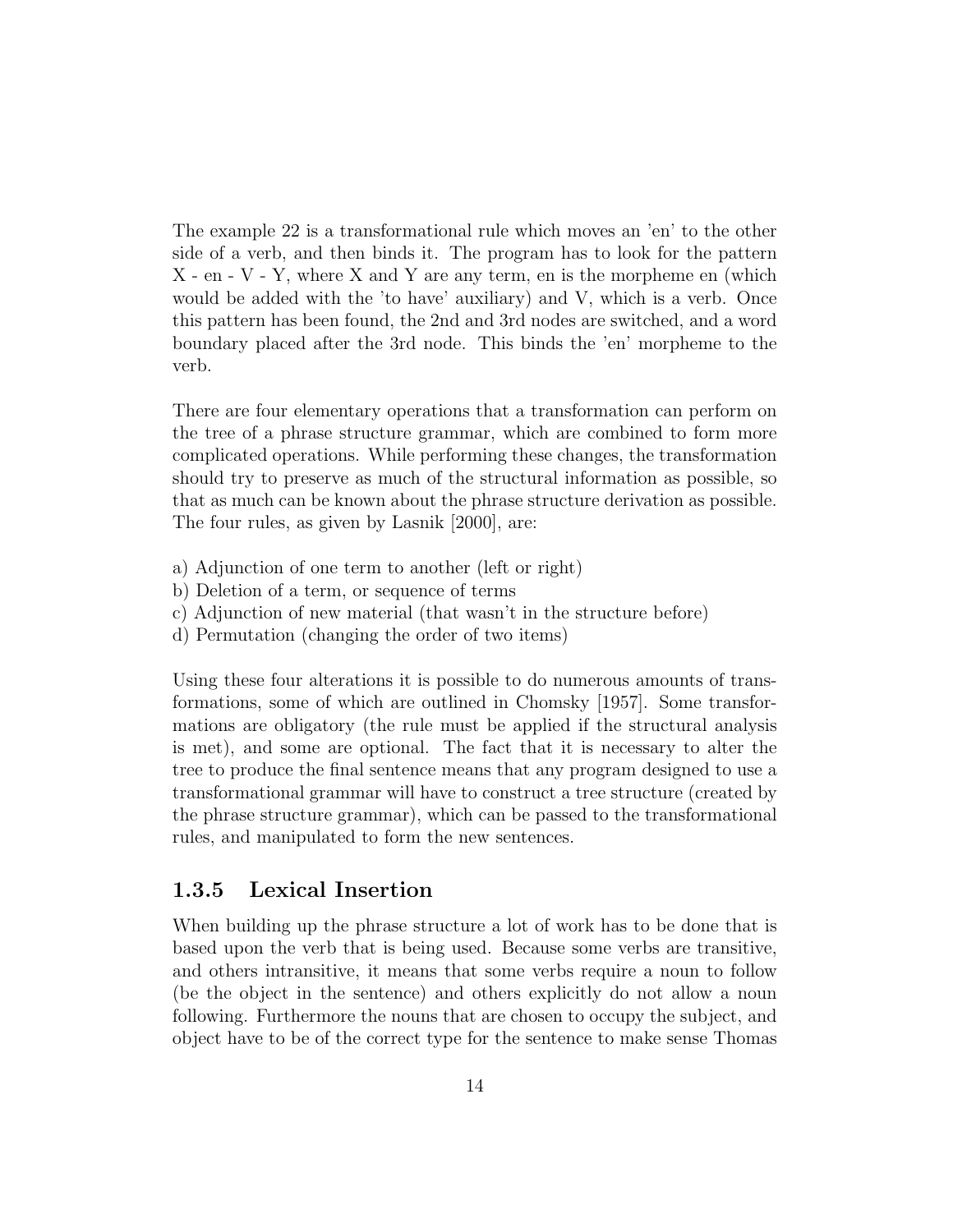[1974].

- (24) The party was fantastic
- (25) The fantastic was party

Clearly 25 is not a correctly formed sentence, because the verb to be, requires a concrete subject, which is a noun that is physical object. Nouns can be classified into many different categories, things that are concrete/non-concrete, animate/inanimate, animals/humans, and many more besides. The best way to identify which nouns are appropriate is for the verb to specify when forms are acceptable, somewhere in its definition Fowler [1971].

If a verb specifies that must be followed by a concrete noun, then that also means it can be followed by any objects that are sub categories of concrete, such as animal/human, animate/inanimate. This means that when selecting nouns to fill the object, the ideal structure is some sort of tree, where everything below the concrete node, satisfies the condition of concrete. It is possible that a noun might satisfy several different categories at the same time, and then may have to be added to more than one of the nodes, if they are not sub-categories of each other. The process of selecting, and inserting the correct noun into the sentence is called lexical insertion. However if a verb specifies that it does not allow a noun to follow it, then this will have to be taken into account within the phrase structure grammar, before the lexical insertion takes place.

It may also be necessary for verbs to specify which prepositions (if any) are allowed (ore required) to follow it, because if an incorrect preposition follows the verb, then the sentence is incorrect. This could be achieved in a similar way, with the rules being taken into account as part of the phrase structure grammar. The preposition used, may affect the type of noun that is needed at the lexical insertion phase.

### 1.3.6 The Minimalist Program

Another slightly different approach to the problem of generating sentences is the minimalist program. This is essentially a new look at the underlying structure of sentences from the semantic, and syntactic viewpoint. It was designed because of the complexity that had developed in the traditional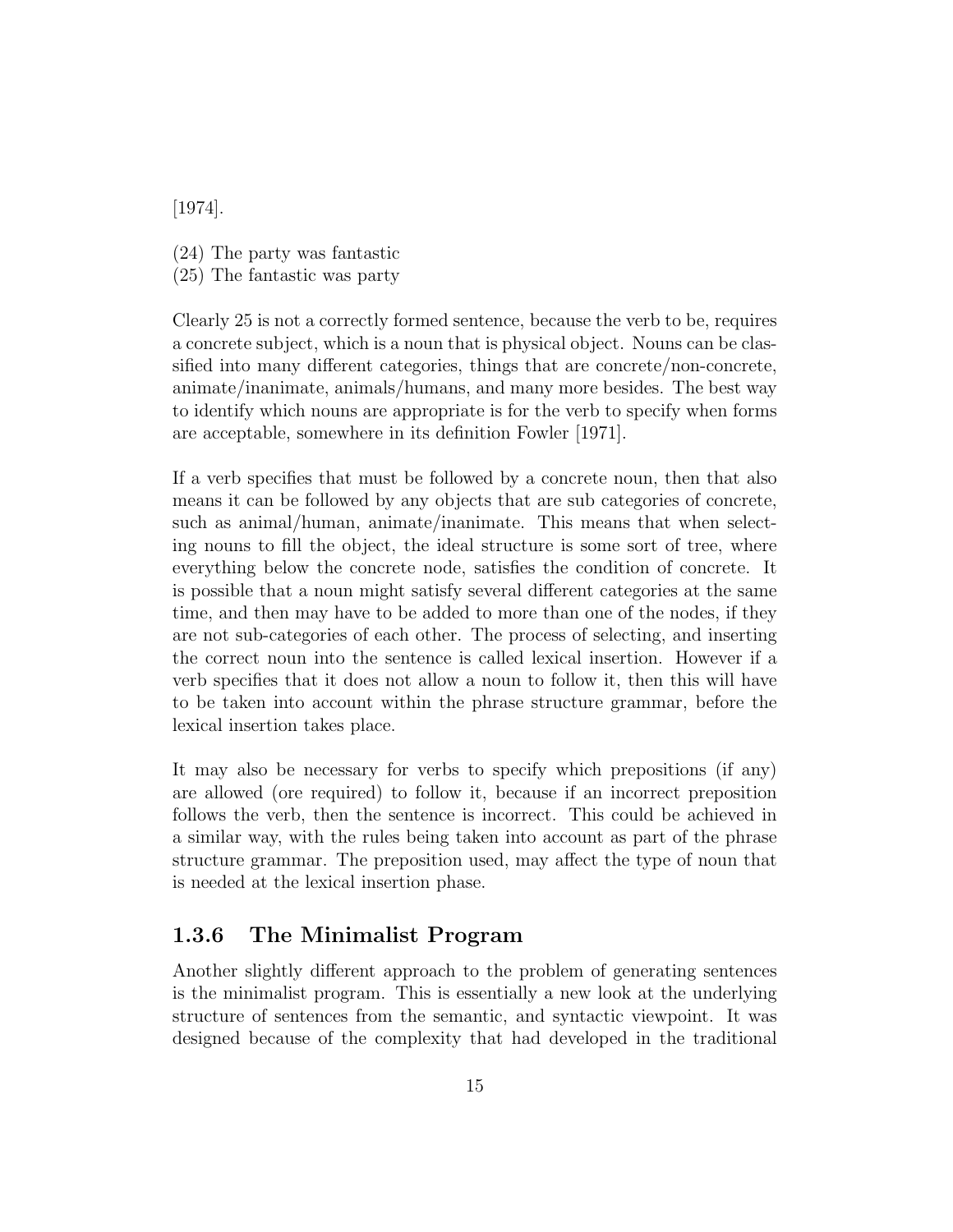approach, and to attempt to model the pattern of human thought more accurately Radford [2004].



Figure 1.3.1 diagrammatic representation of the minimalist program, Radford [2005]

The derivation begins with the numeration of the key objects that are going to be talked about in the sentence (e.g. the verbs and nouns); a structure is produced containing these objects. At some point in the process there is a split between the LF (Logical Form) and the PF (Phonetic Form). The logical form contains all of the semantic information, and the phonetic form contains all of the phonetic information. The point at which this split occurs is sometimes called 'spell out' Cook [1996].

The minimalist program attempts to break down the problem into smaller, more easily solved problems, and has been developed based upon the way that children learn language. One of Chomsky's aims as he was working on the minimalist program, was to try and create a "universal grammar" one that defined why a language was learnable, and linked all forms of human grammars Radford [2004]. This means that some of the concepts are more general than just the study of English, and that the minimalist program is more closely linked to psychology, and linguistic theory.

#### 1.3.7 Word Grammar

Word grammar is a grammar that does not use phrase structure as its base; it is based entirely upon dependencies between words in a sentence. Each word that can appear in a sentence is analysed, and the dependencies of that word calculated. For any particular word to appear in a sentence, all the dependencies associated with the word must be satisfied. This may take several passes to achieve, because the changes made to satisfy one word might invalidate another word Hudson [2005].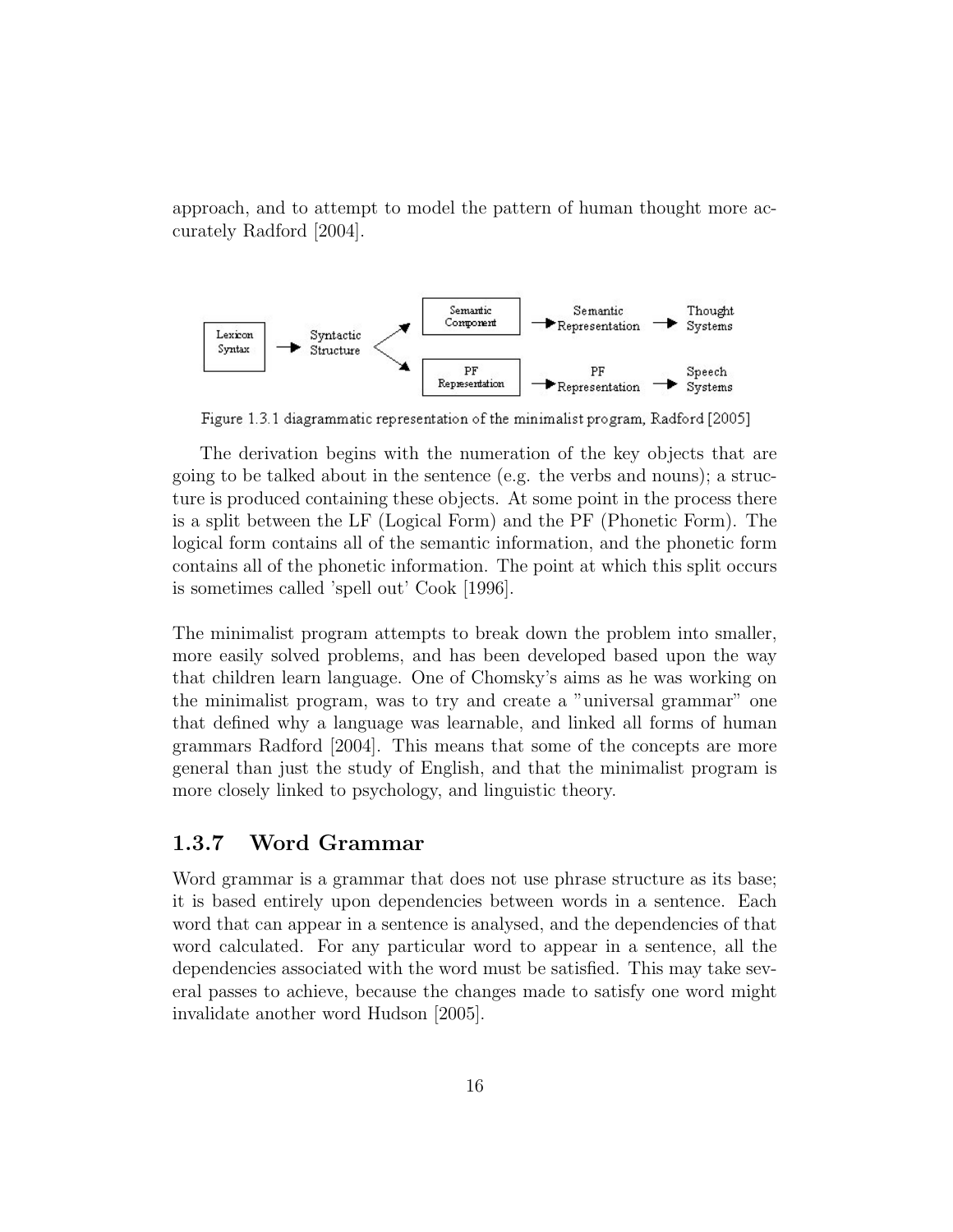This technique is significant because it does not use phrase structure, which is what the vast majority of language studies are based upon, and also because it does not use a 'surface structure' and 'deep structure' system. Instead the collection of words is progressively parsed until all the dependencies are satisfied. This takes the representation from the semantic to the syntactic. The fact that this approach is successful means that phrases are not fundamentally tied to their phrase structure definitions, and that flexibility outside of phrase structure is possible. However this structure does mean creating full definitions for all the words that are used, which involves quite a large and complicated data store.

#### 1.3.8 Tree Adjoining Grammar

Another grammatical technique is called the tree adjoining grammar; this builds up a language based upon trees, which are generated from a phrase grammar. A set of initial trees, and a set of auxiliary trees are combined using substitution and adjunction, to form derived trees, which are in the language Joshi [1997]. Using this approach, the language is broken down into smaller phrases, which are combined using the substitution and adjunction to form more complex sentences. This approach can be used to create a model for English (it is used in Cavazza [2005]), and is not very different from a transformational grammar. However it lacks some of the expressiveness of the transformational grammar, because the primary operations are substitutions and adjunctions, where as transformations can manipulate the structure of the nodes in more complex ways.

## 1.4 Study of Existing Systems

There are several different types of system that use grammars to analyse the structure of language, apart from simply generating it. Programs such as Microsoft Word have grammar checkers built into them, which analyse the text written, and attempt to work out if it is a valid sentence. Translation programs attempt to translate text from one natural language to another, which involves reading in the input text, performing some semantic analysis, and reproducing it in a different syntax. There are numerous sentence gen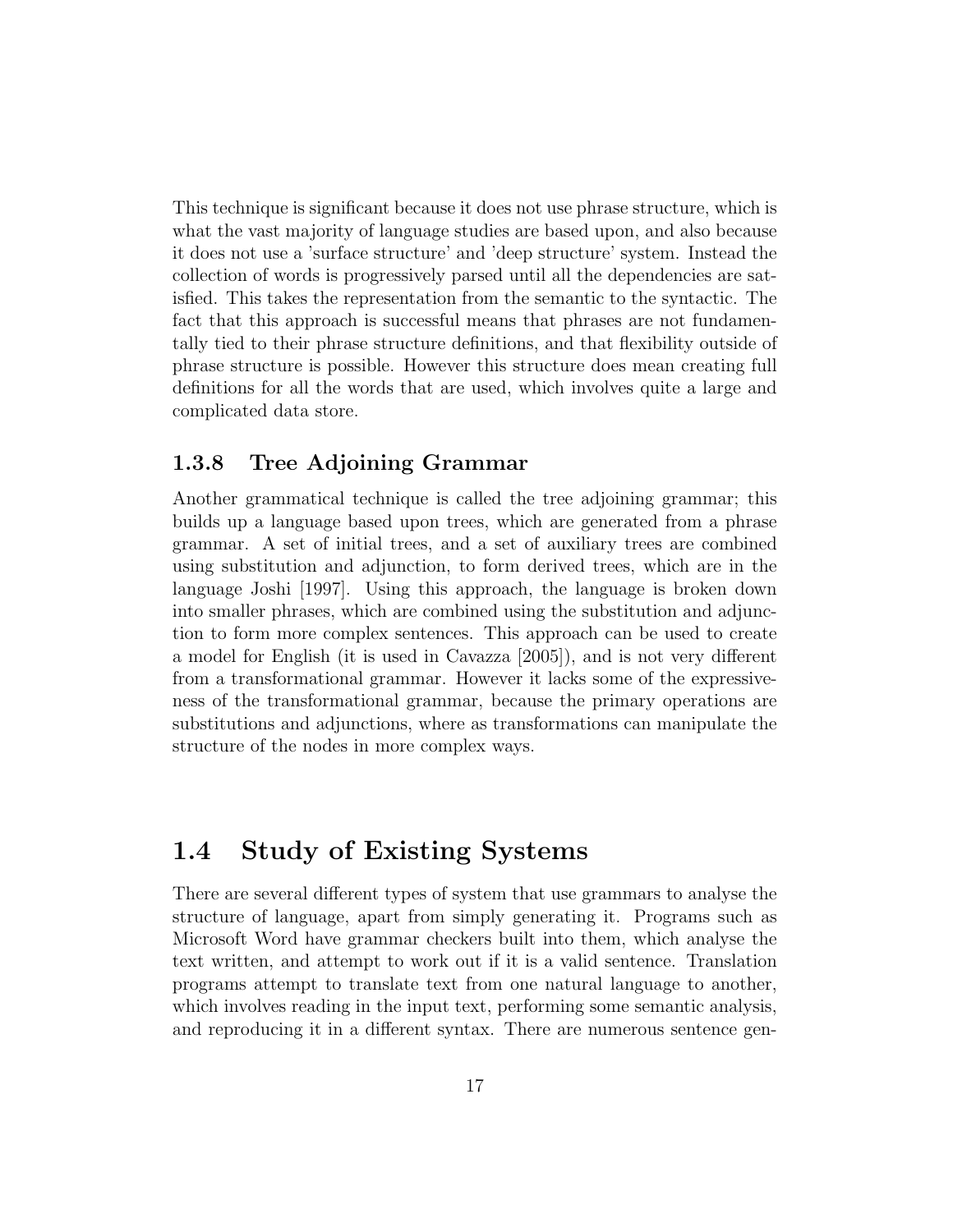erator programs available on the Internet, most of limited functionality, but there are several approaches taken, and examining them is appropriate.

When trying to generate linked sentences, and groups of sentences that are all based around the same area, the main source of information is interactive computer games. Some new multiplayer games have interactive characters that are entirely AI driven, and respond based upon their relationships with the other characters within the environment. This type of game is where most of the current development into sentence production is happening, because of the marketing value of such games.

#### 1.4.1 Grammar Checkers

"The Link Grammar Parser is a syntactic parser of English, based on link grammar, an original theory of English syntax." Temperley [2005]

One of the grammar checkers that is available on the Internet is the 'link grammar parser'; it uses a method of textual analysis called link parsing.

"Think of words as blocks with connectors coming out. There are different types of connectors; connectors may also point to the right or to the left. A left-pointing connector connects with a right-pointing connector of the same type on another word." Temperley [2005]

Essentially this method analyses the text, and matches the words with words from the dictionary. The words that are in the dictionary have rules attached to them, which describe what 'links' to other words they are allowed, or are required, to have. This approach seems to work quite well, but is probably not applicable to text generation. For each word that is in the dictionary, the rules have to be explicitly defined, which means that the system is not easily extensible. This system also fails to take into account the links between the different forms of verbs, and of morphology (each different word is separately defined). Not allowing for concepts like these would limit the power of a text generation system, and result in a lot of coding to produce all the links required. However using a system such as this could be useful to check the output of the system, to verify if the sentences produced are in correct English.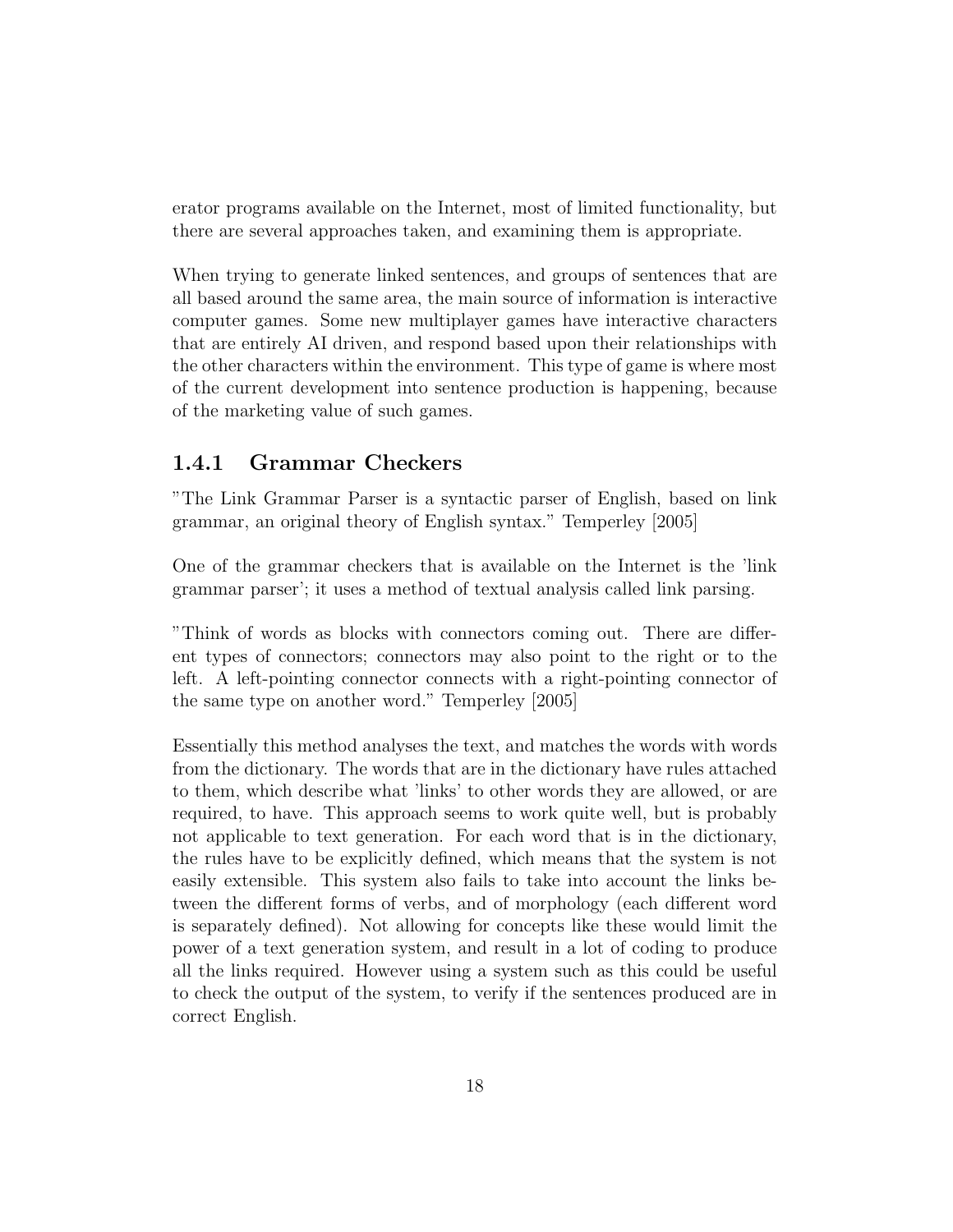In Naber [2003] there is a description of a 'rule based' grammar checker, which is a grammar checker that breaks the text into tags, which have a particular word type, and checks those tags against a set of rules. Naber states:

"It turns out there are basically three ways to implement a grammar checker. Syntax-based checking Statistics-based checking Rule-based checking" Naber [2003]

Syntax based checking involves parsing the whole text, and comparing each sentence against a grammar, if the text does not match the grammar, then it is incorrect. The main drawback of this approach is that it requires a full grammar of the language to be written. Statistics based checking looks at the text, and breaks it into simple phrases, assigning each word in the phrase with a word type (e.g. noun/verb). It uses statistics to calculate the likelihood of the words appearing in the order that they have been written, if it is a very low likelihood then the chances are that an error has been made. The main problem with this approach is that sometimes, unlikely sentences are grammatically correct, and sometimes likely looking sentences are in fact incorrect.

Rule based checking tags each word in the text with a word type, and compares the sequences of word types against error rules that is contains. If it matches one of the rules, then there is an error. This means that a grammar does not have to be defined to cover the whole language, and also extra rules can easily be added to account for previously undefined errors.

The concept of holding error rules to check if something is incorrect is useful; it may be possible to incorporate the idea into the project, to simplify the grammar.

### 1.4.2 Language Analysis Tools

"Apertium is designed to translate between related languages" Corb-Bellot [2005]

Apertium is an open source language translation tool, which is designed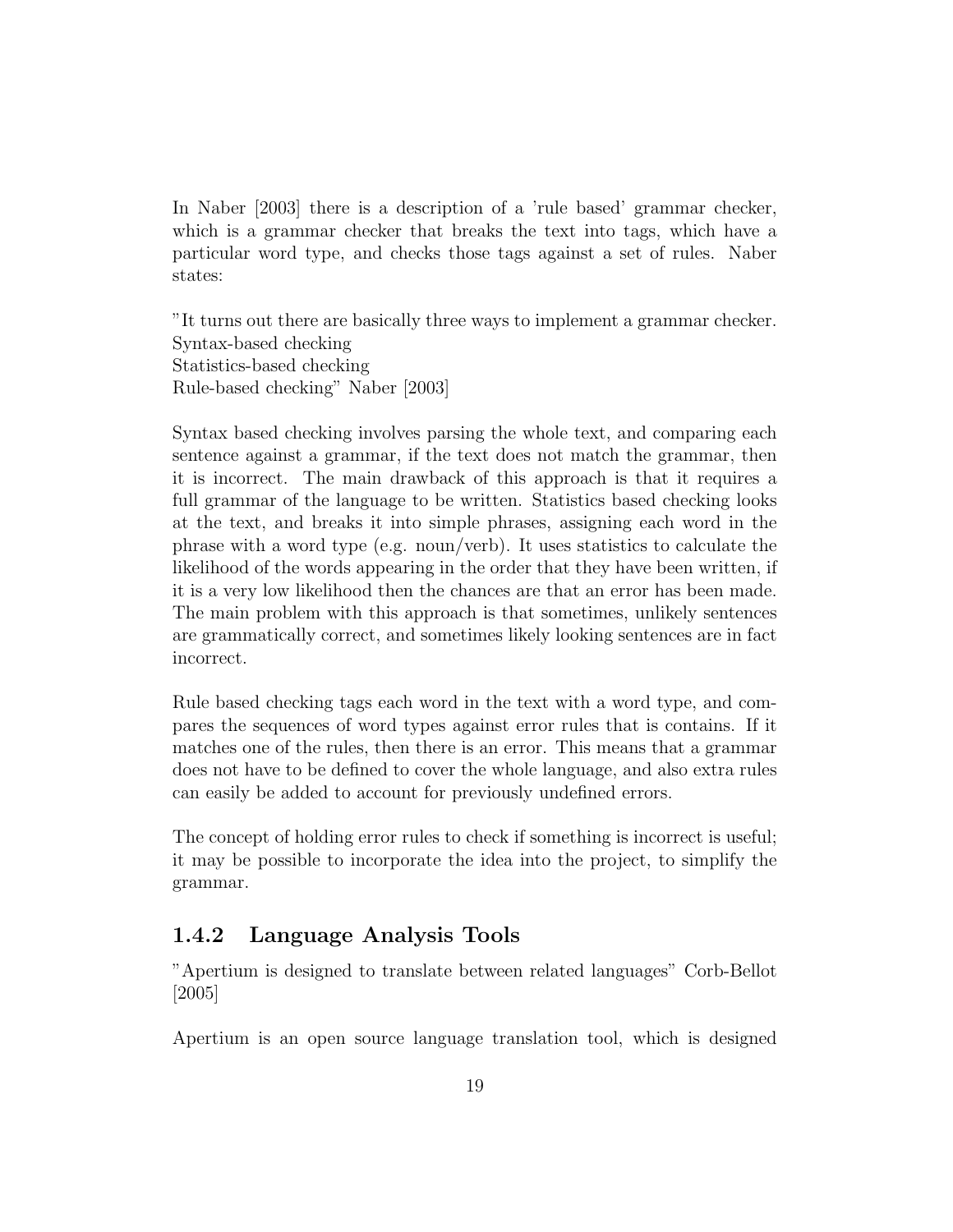to translate between two closely related languages; this type of translation is called "shallow transfer" because there is not too much semantic analysis required (the languages being closely linked). The type of architecture used within this system is called the MT (Machine Translation) system:



Figure 1.4 The eight modules of the MT system, Apertium [2005]

The modules of importance in this system are the structural transfer, and the lexical transfer. The structural transfer module breaks down the source text into chunks that can be directly translated (some just single words, others simple phrases). They are then passed to the lexical transfer module, which is a dictionary of translations, and converted into the target language. The morphological generator handles any morphemes that may have been entered into the system by translating into the new language. The remainder of the modules are concerned with parsing the original text, and restoring it's form once it has been translated.

Because this system is designed to translate between two fairly similar languages, the analysis of the text is not very strong. When creating a program to generate text, the second half of this system will have to be produced, from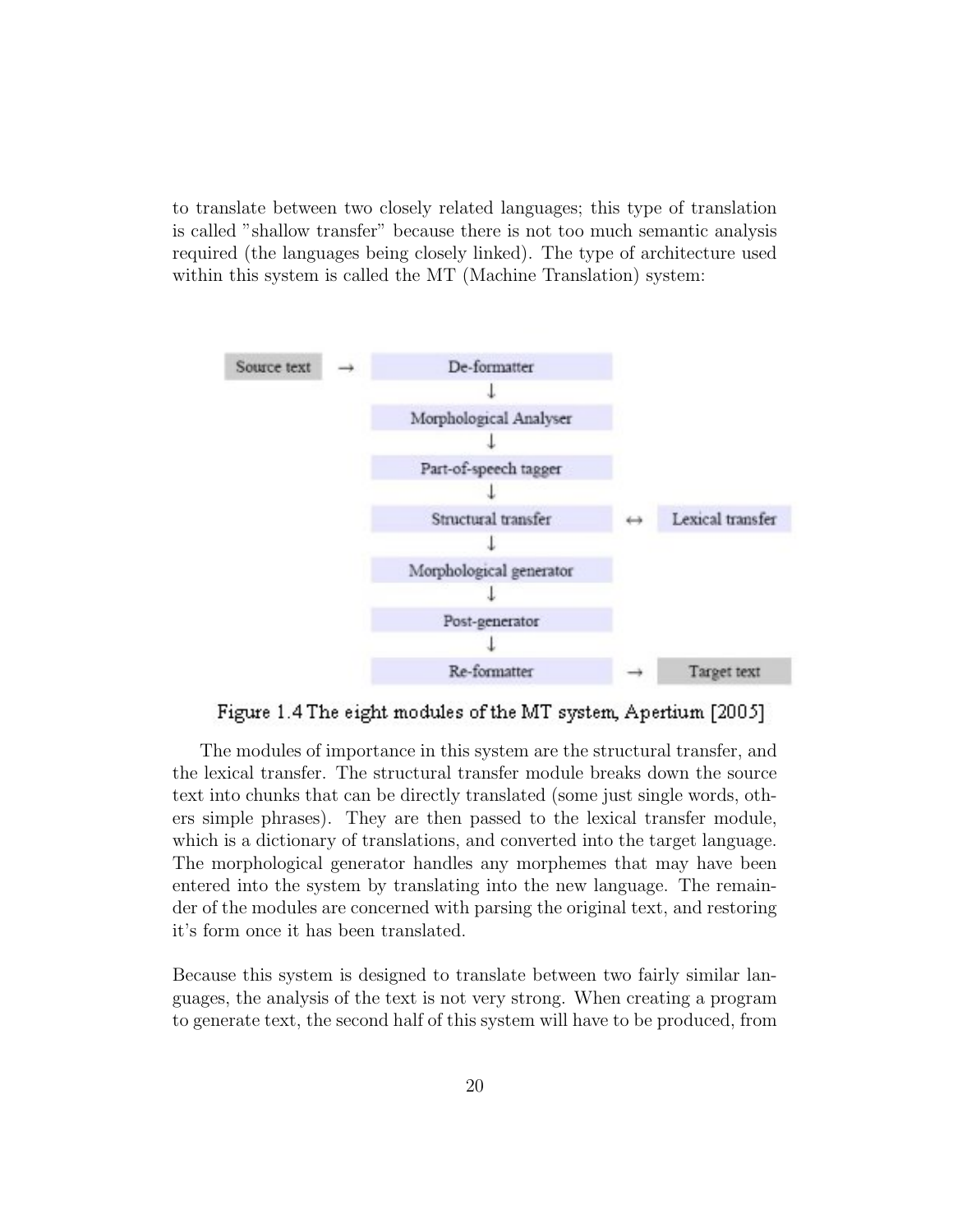the lexical transfer module downwards. However there will be no source language, so the concept of using translatable phrases will not be applicable. It would be possible to generate text based upon a dictionary that contains lists of acceptable phrases, but this would limit the power of such a system, restricting the amount of possible sentences that can be produced.

There is an English grammar tool called the linGO Grammar (linguistic online grammar), this is a project run at Stanford University to produce a grammar to describe the English language Copestake [2000]. It uses a head driven phrase structure grammar, and a 'lexical knowledge base'. A head driven phrase structure grammar (HPSG) is a phrase structure grammar that is based around 'head' words in each phrase (e.g. the verb in a verb phrase defines how the phrase is structured) Sag [2001]. This is an attempt to simplify the process by removing some of the elements from a transformational grammar, and placing them in the phrase structure, which is organised into hierarchies of different kinds of phrase.

The lexical knowledge base is a very important part of the system; it is a structure that contains encyclopaedic knowledge of the English language. This enables the grammar to produce sentences that have semantic meaning as well as syntactic correctness. Without a lexical knowledge base, the grammar is unable to combine ideas in a coherent way, and produce sentences that have meaning to the user. A structure of this nature will be required, if the program is to produce meaningful sentences.

### 1.4.3 Existing Random Generators

There are numerous different scripts and programs on the Internet, which generate text in a random, or pseudo random, manner. Most of the programs are fairly basic, but there are two main techniques used when creating random generators.

#### 'Phrase Grammar' based

The phrase grammar based generators use a grammar whose components are phrases, rather than words. These phrases are interchanged with each other to produce sentences, and groups of sentences. There are also generators that simply switch in and out the verbs and nouns from a 'script', meaning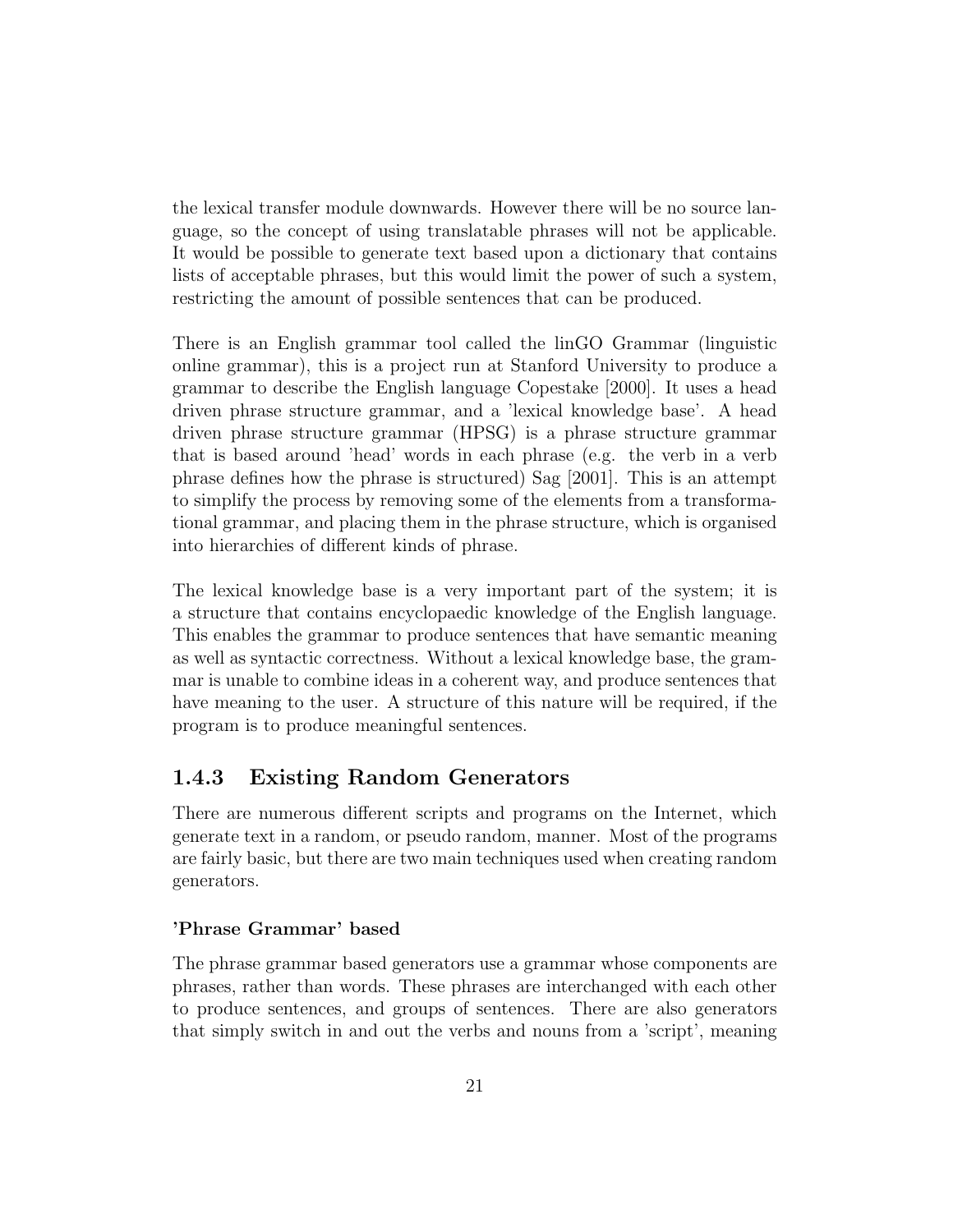that the text that is generated is always the same apart from the names and actions. The more advanced versions have lots of different variables, and different sentence structure. These can generate some good passages (see Appendix 2.1 for a sample taken from Zelenski [1999]).

Although some of the more complicated grammars can generate plausible passages, this method of generation is fundamentally limited to the structure that exists within the grammar. Without creating a very complicated grammar, there is no way that sentences being produced can depend upon the sentences that have already been produced (no linking between sentences) and the majority of the logical analysis of linguistics is not taken into account. Therefore, although this type of program produces some nice results (within their domain), there is little scope for enhancement.

#### Phrase Structure based

The phrase structure based generators use a phrase structure grammar to model the structure of a sentence, and then randomly insert words into the positions in the grammar to form sentences. This is a more powerful model of producing sentences than the phrase grammar based systems, because sentences are produced in a free-form manner, not constrained by any 'script'. However this method usually has the side effect of producing completely unintelligible sentences, due to the random insertion. It is also difficult to link sentences together, as usually each sentence is just as random as the preceding sentences. A good example of this type of generator can be found at Kelly [1998].

The generator at Kelly [1998] proves that sentences can be created using the phrase structure method, however it uses quite a limited dictionary in its examples to ensure that valid sentences are produced (this makes it not much different from the phrase grammar version). The two areas that need to be improved using this technique are, ensuring that the correct nouns are inserted (so the sentence makes sense), and linking subsequent sentences together. Using an advanced system of lexical insertion should start to fix the issues with invalid nouns. Linking subsequent sentences together will require some higher form of semantic analysis, to ensure the sentences are about the same subject or topic.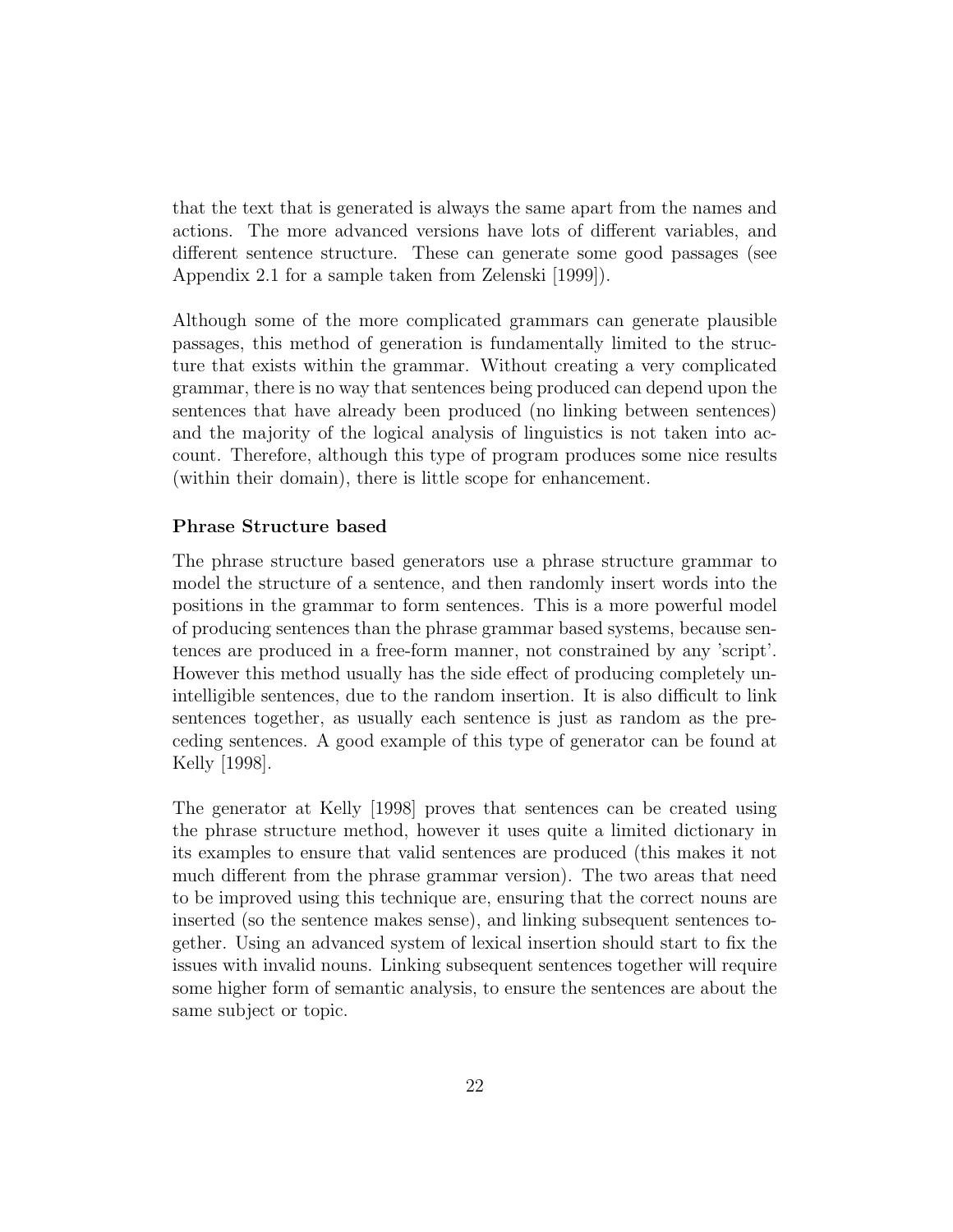### 1.4.4 Multiple Sentence Generation

One of the aims of this project is to explore the way in which sentences are linked together, and generate multiple sentences at the same time. This is connected to the semantics of the sentences that are produced, and the concept has been explored in the creation of interactive video games. Characters react in a realistic way when the user interacts with them, based upon the current circumstances in the game.

A method of generating speech between two characters is outlined in Cavazza [2005]; this method is based around the characters that are communicating and events that are happening in the game. It uses the affinity between the characters, the goals of the conversation, the events taking place, and the roles of the characters to build a semantic picture of the sentence that is to be produced. This semantic picture is then made into a sentence by using a 'Tree-Adjoining Grammar'.

(?interrogative) (?actor) (?take-part) (?event :type:party) (?event ?property) example of a semantic level structure from Cavazza [2005]

The examples outlined in this paper are set in quite a limited framework, with quite a specific goal, however the principal is shown. If it is possible to extend the ideas given here, then it could be applicable in linking sentences together. If the element of characters were introduced into the system, then these characters could also have affinities, and their actions could be partially defined by the current setting. This is slightly removed from the context of characters speaking to each other, but the principals of having some global 'setting' which helps keep the sentences linked within that setting might be useful.

"Faade is an artificial intelligence-based art/research experiment in electronic narrative" Mateas [2005]

Faade is a game where the user enters a story as them self, and interacts with the characters involved, changing the way in which the story evolves. The game is focused around interacting with the other characters in the system, and most of the play is focused on the behaviours and actions of these characters. The system understands natural language, and the characters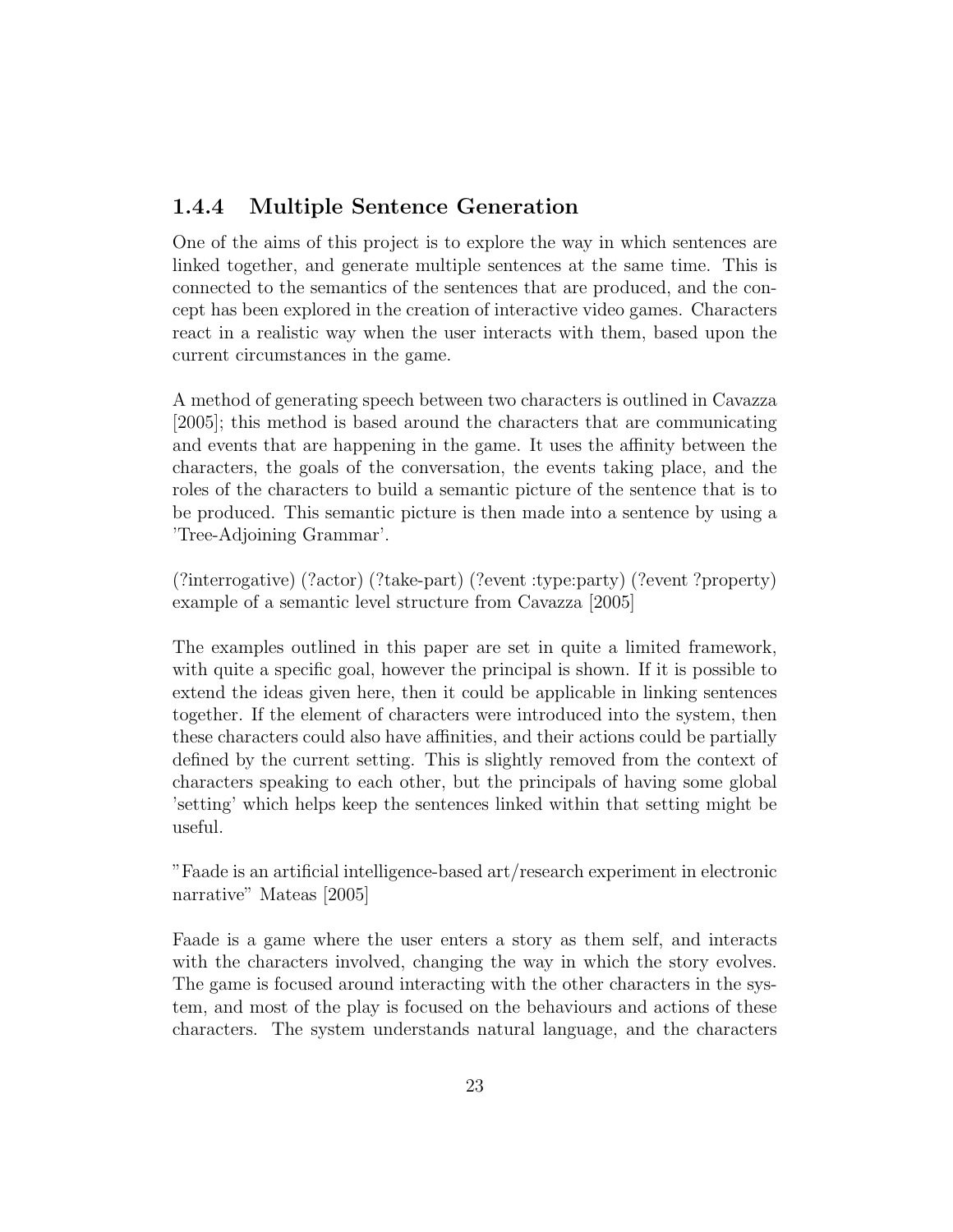respond to what is being said, and reply. The game is governed by the situation that is presented to the player, and the storyline follows an arc, but is not fully predetermined. The system is controlled by a 'beat', which is part of the program that determines what should happen next in the story, and what the characters next actions should be.

Faade is a real example of character / situation based conversation generation, although it is also quite constrained in the setting that is given to the player, and the character goals are fairly static, it is a good development, and shows that this technique is viable.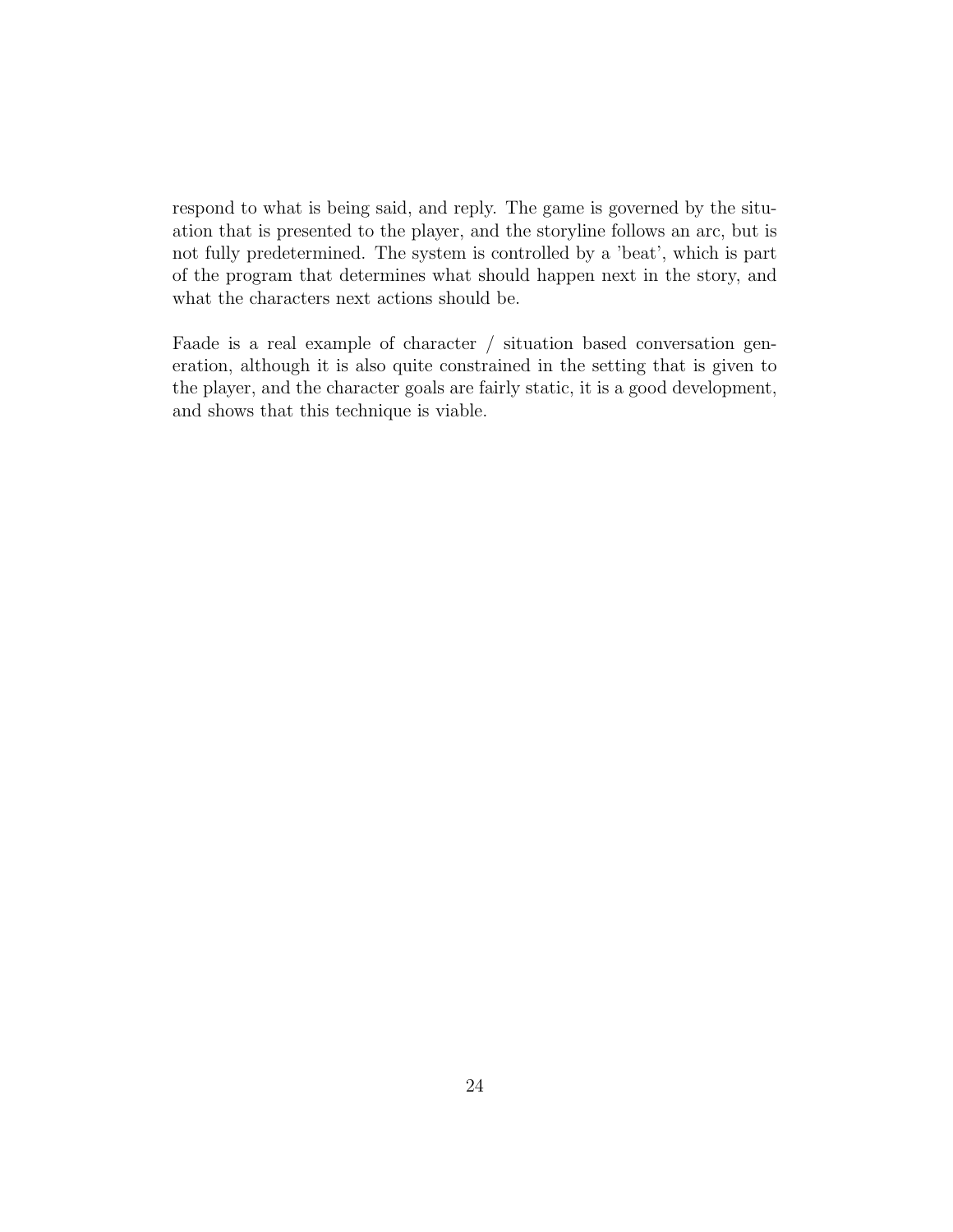## 1.5 Conclusions and Plan

From the research done there are several things that need to be considered when attempting to create a system to generate language:

Constructing a viable phase structure grammar Lexical insertion of the correct nouns / prepositions Morphology, changing the tense of verbs Adding transformational rules to create a transformational grammar Creating some governing rules to link sentences together

The first task is to construct a framework that will allow the creation of a complex phrase structure grammar, which will ultimately describe a sentence in the English language. This will need to produce a phrase structure tree, so that transformational rules can be applied later in the process. This structure can be created without reference to the generation of natural language, because it is based purely on the rules of phrase structure grammars, therefore it can be made using very simple test grammars.

Once such a framework exists, a basic description of the English sentence can be applied to it. The rules for lexical insertion can then be created, to ensure that the correct type of nouns and prepositions are used with the valid verbs, these rules will be quite a complex structure, but should be made in as flexible a way as possible, so that the system is extensible. Morphology can be considered when creating the transformational rules that apply after the phrase structure has been calculated, transformations can be defined to change the tense of a passage, or sentence.

Transformations can also be defined to change the meaning of the sentence that is being generated; examples such as the negation transformation, and the question transformation are given in Lasnik [2000]. When the transformations are being defined, testing will have to be done to ensure that some transformations don't result in generating incorrect sentences from unexpected conditions.

During the process of creating the sentence generator, entering the produced text into a grammar checker can check the 'correctness' of the sentences that are produced.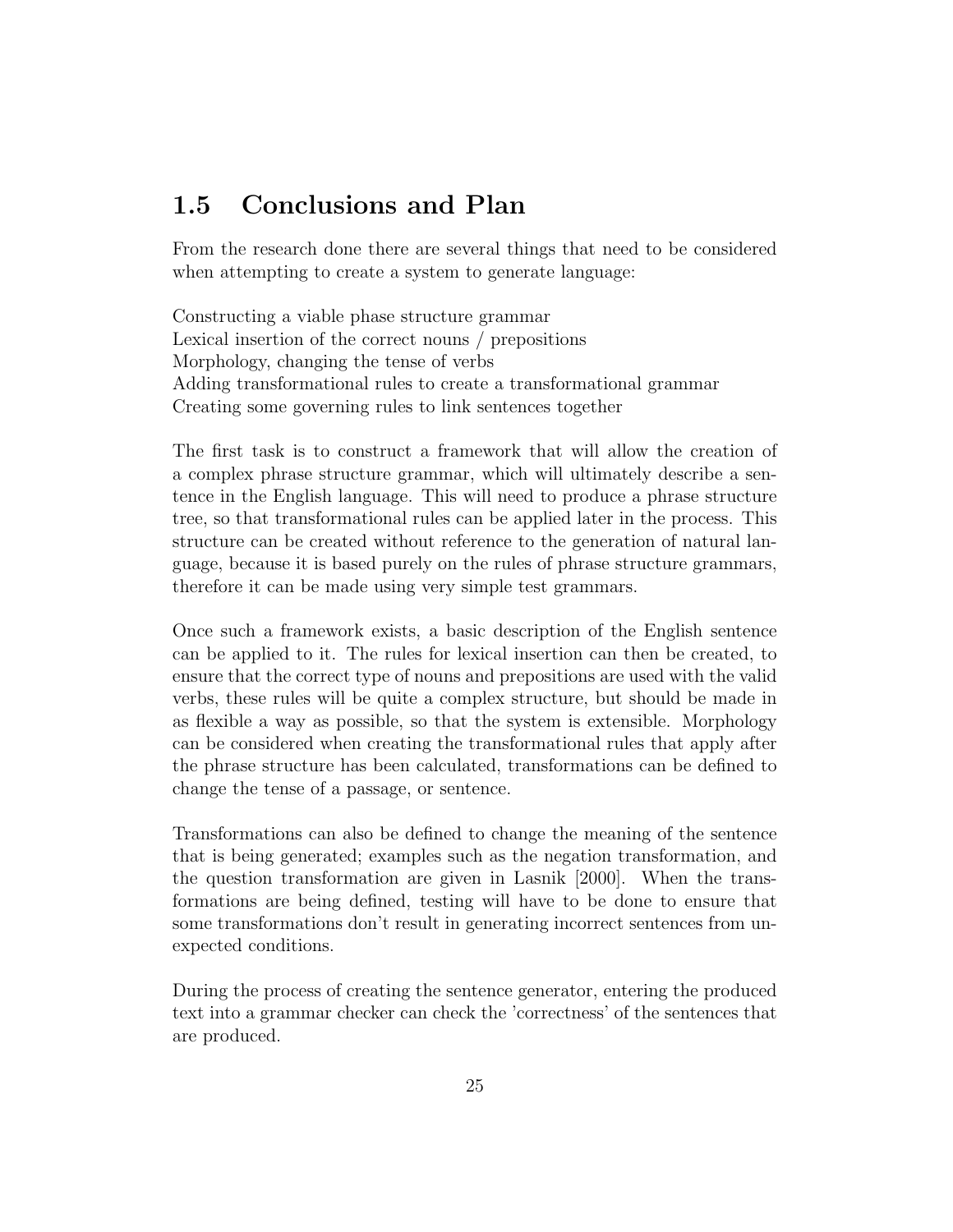When the system is capable of producing an acceptable number of different sentences, then some governing rules can be created, so that the sentences created are linked in some way.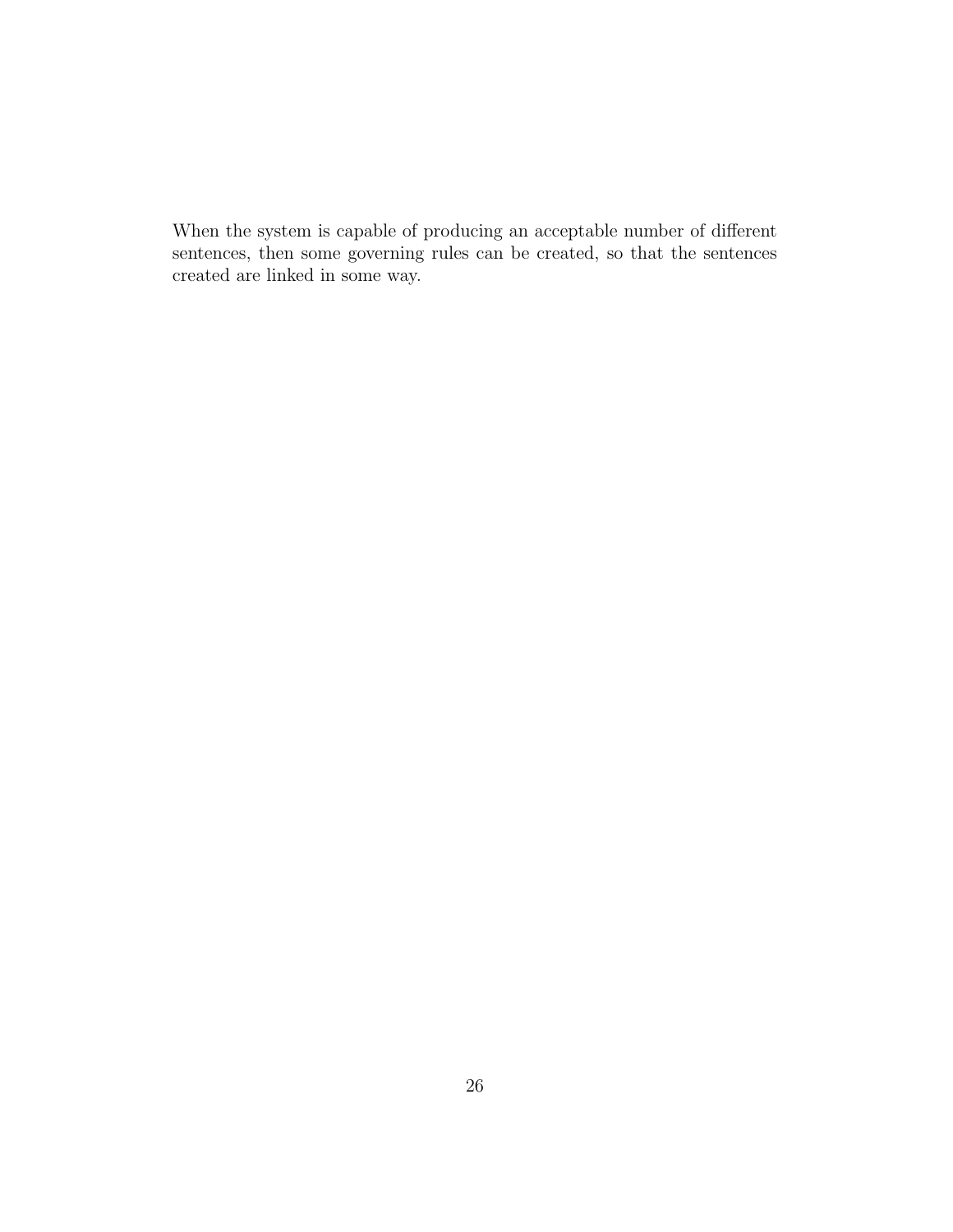# Chapter 2

# Appendix

}

## 2.1 sample grammar

```
Sample grammar from a phrase grammar based generator, can be seen demon-
strated at The Random Sentence Generator Zelenski [1999].
\{ (start)
The (object) (verb) tonight. ;
}
{ (object)
waves ;
big yellow flowers ;
slugs ;
}
{ (verb)
sigh (adverb) ;
portend like (object) ;
die (adverb) ;
}
{ (adverb)
warily ;
grumpily ;
```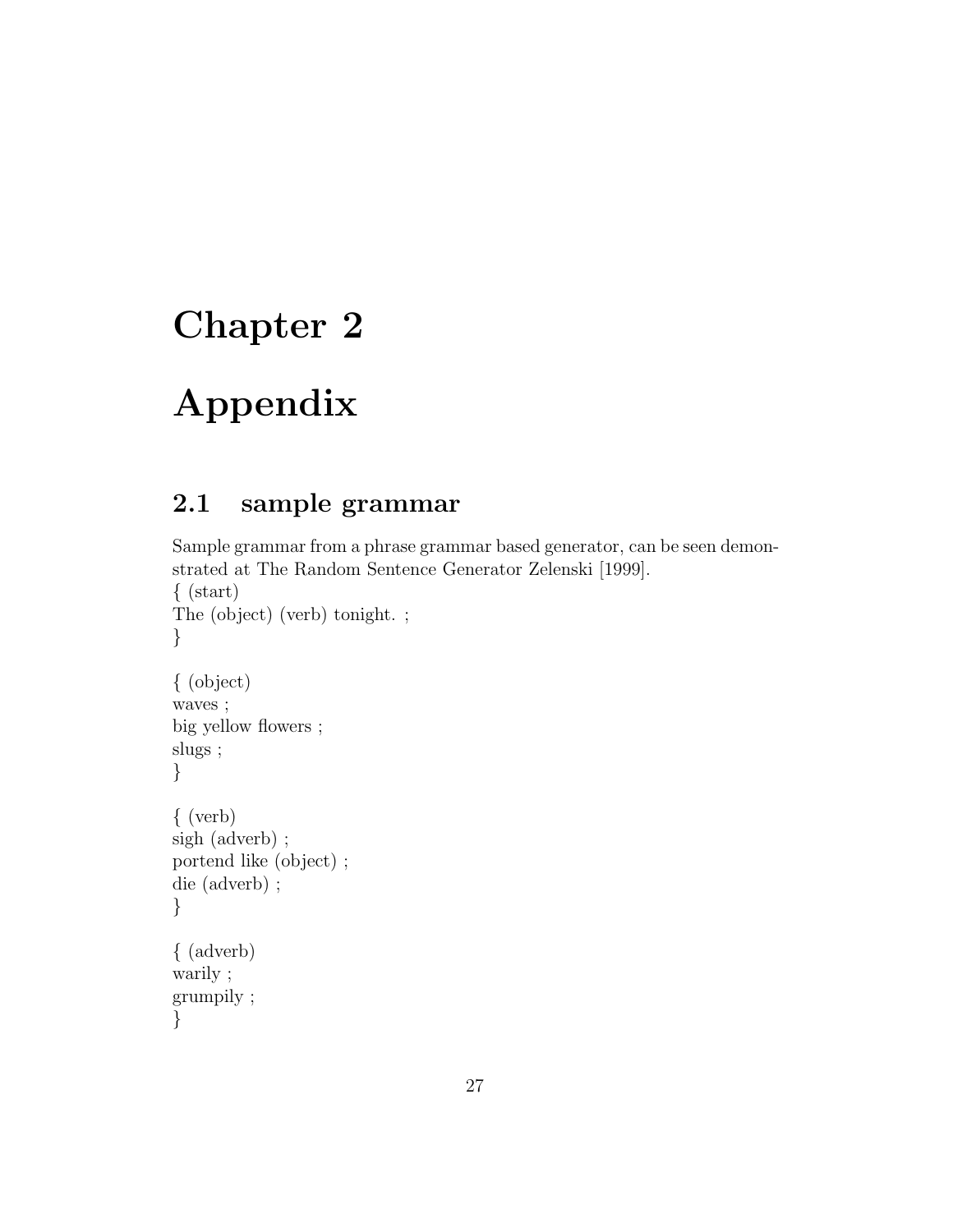## Bibliography

- Dr Bas Aarts. The internet grammar of english, 1998. URL http://www.ucl.ac.uk/internet-grammar/frames/contents.htm.
- Emmon Bach. Syntactic Theory. Holt, Rinehart and Winston, 1974.
- M Cavazza. Dialogue generation in character-based interactive storytelling. In AAAI First Annual Artificial Intelligence and Interactive Digital Entertainment Conference, Marina del Rey, California, USA, 2005.
- Noam Chomsky. Syntactic Structures. Moulton & Co., 1957.
- V.J. Cook. Chomskys Universal Grammar 2nd Edition. Blackwell Publishers, 1996.
- Ann Copestake. An open source grammar development environment and broad-coverageenglish grammar using hpsg. In LREC 2000 2nd International Conference on Language Resources & Evaluation, 2000.
- Antonio M. Corb-Bellot. An open-source shallow-transfer machine translation engine. In *Proceedings of the European Association for Machine* Translation, 10th Annual Conference, Budapest 2005. Transducens group, Departament de Llenguatges i Sistemes Informtics, 2005.
- Roger Fowler. An Introduction to Transformational Syntax. Routledge, 1971.
- M Gross. Introduction to Formal Grammars. Springer-Verlag New York Inc, 1970.
- Zellig Harris. A Grammar of English on Mathematical Principals. John Wiley & Sons Inc, 1982.